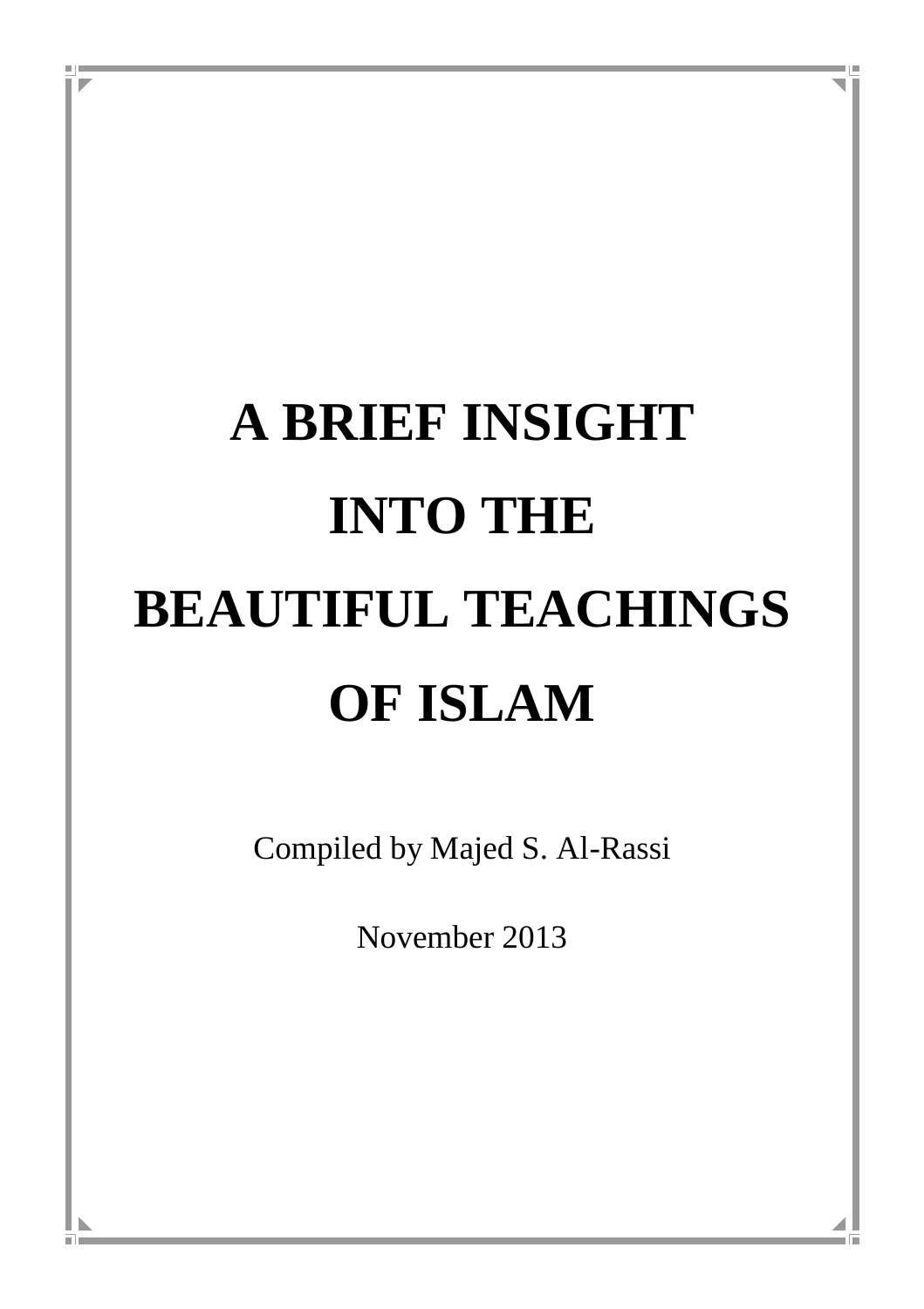# *NO DOUBT THIS LIFE IS AN EXAMINATION WHICH NEEDS YOUR FULL CONSIDERATION AS TO WHAT YOU WILL TAKE TO YOUR FINAL DESTINATION ONLY TRUE BELIEF AND GOOD DEEDS ARE YOUR WAY TO SALVATION*

(*Muhammad Sherif*)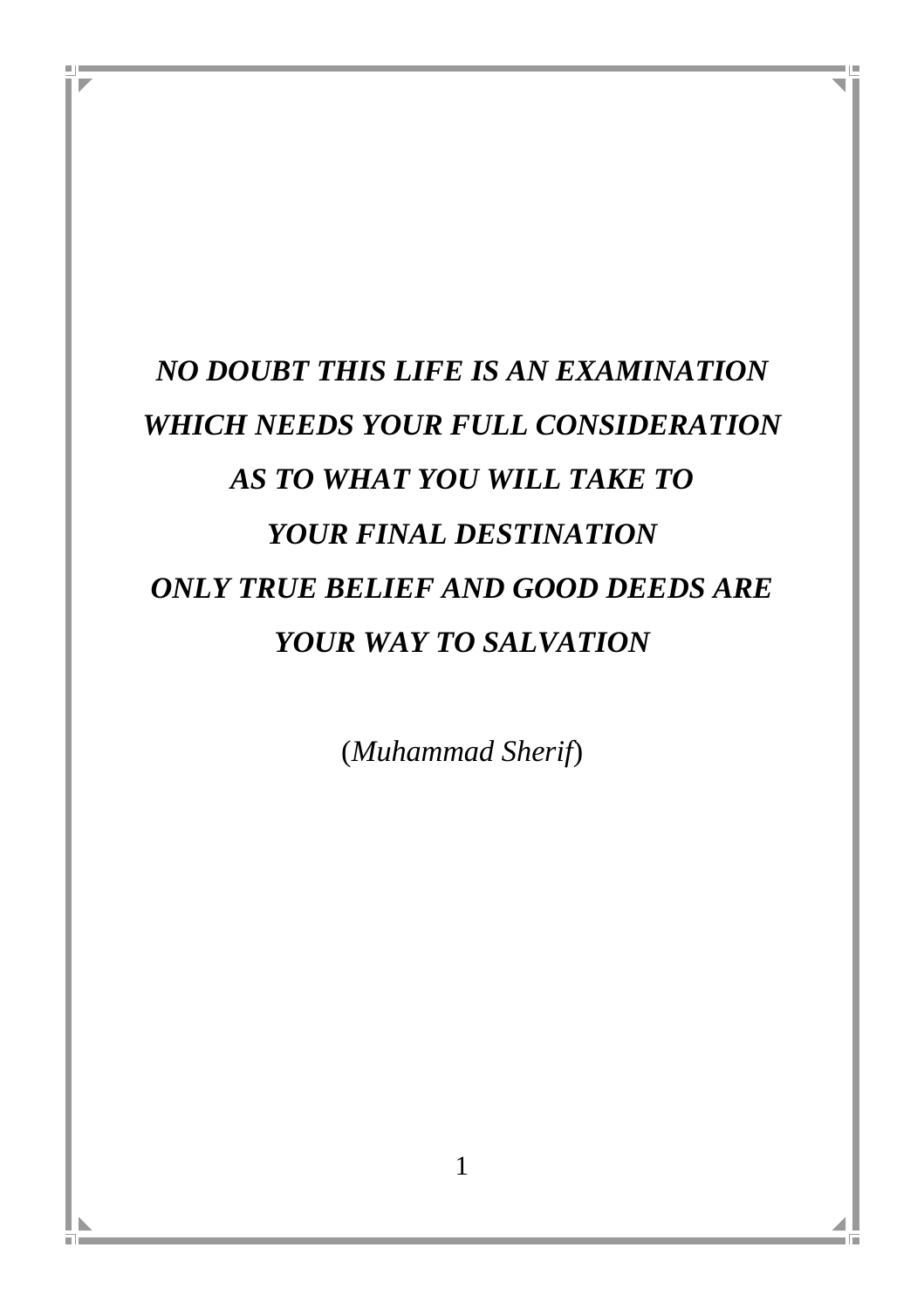# **Contents**

P

ĐF.

| 1. Relations with the Lord             |  |
|----------------------------------------|--|
| 2. Relations with the people – General |  |
| 3. Relations with parents              |  |
| 4. Relations with relatives            |  |
| 5. Relations with neighbours           |  |
| 6. Food - Moral conduct                |  |
| 7. Hygiene – Islamic Moral conduct     |  |
| 8. Spiritual – Islamic Moral conduct   |  |
| 9. Family structure and rights         |  |
| 10. Decency and veiling                |  |
| 11. The rights of the wife             |  |
| 12. Polygyny                           |  |
| 13. Divorce rules                      |  |
| 14. Protection of life                 |  |
| 15. Protection of property             |  |
|                                        |  |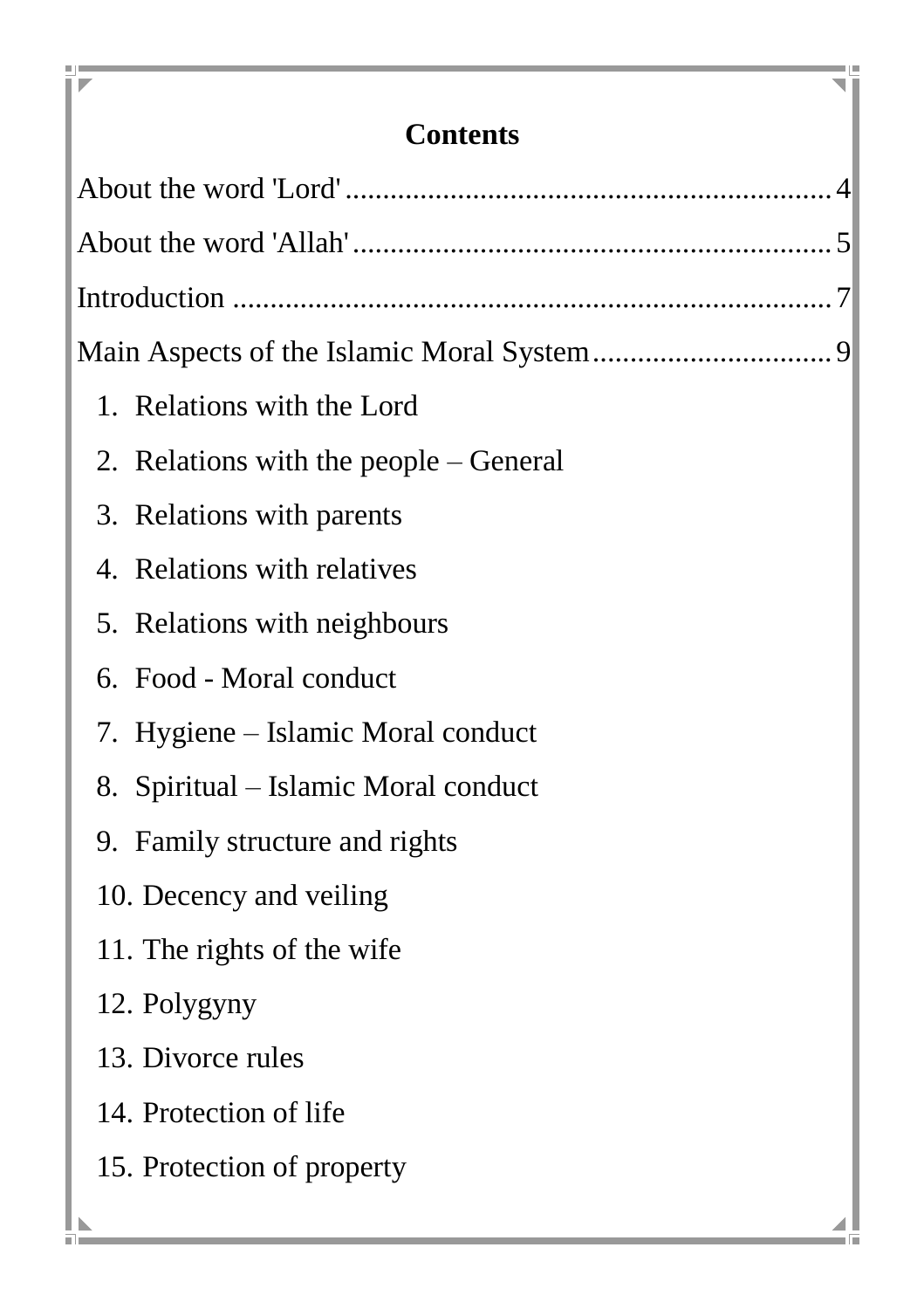| 16. Maintaining health              |  |  |  |  |
|-------------------------------------|--|--|--|--|
| 17. Animal rights                   |  |  |  |  |
| 18. Rights of the deceased          |  |  |  |  |
|                                     |  |  |  |  |
| 1. Rationality                      |  |  |  |  |
| 2. Perfection                       |  |  |  |  |
| 3. Clarity                          |  |  |  |  |
| 4. Scientific validity and accuracy |  |  |  |  |
| 5. Prophetic fulfilment             |  |  |  |  |
| 6. Moderation                       |  |  |  |  |
| 7. Comprehensiveness                |  |  |  |  |
| 8. Uniqueness                       |  |  |  |  |
| 9. Justice                          |  |  |  |  |
|                                     |  |  |  |  |
|                                     |  |  |  |  |
|                                     |  |  |  |  |
|                                     |  |  |  |  |
|                                     |  |  |  |  |
|                                     |  |  |  |  |

ı

ĐE.

◢

4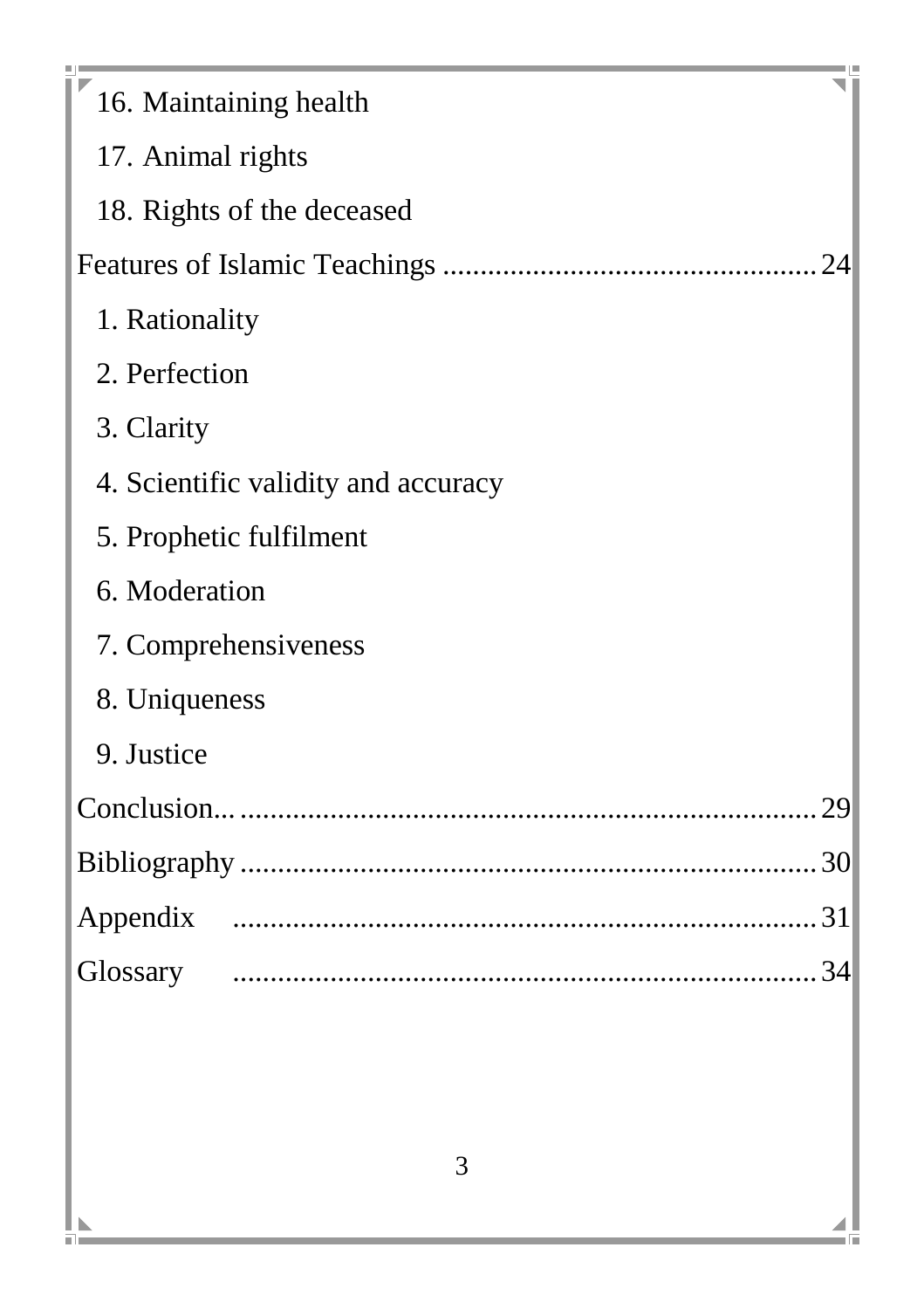| Honorific phrases in this book       |                                                                                   |  |  |
|--------------------------------------|-----------------------------------------------------------------------------------|--|--|
| (the Exalted)                        | Used after the mention of God/Allah to<br>express: Glorified and Exalted is He    |  |  |
| (blessings and<br>peace be upon him) | Blessings and peace be upon him; used<br>after mention of the Prophet<br>Muhammad |  |  |
|                                      |                                                                                   |  |  |
|                                      |                                                                                   |  |  |
|                                      |                                                                                   |  |  |
|                                      |                                                                                   |  |  |
|                                      |                                                                                   |  |  |
|                                      |                                                                                   |  |  |
|                                      |                                                                                   |  |  |
|                                      |                                                                                   |  |  |
|                                      |                                                                                   |  |  |
|                                      |                                                                                   |  |  |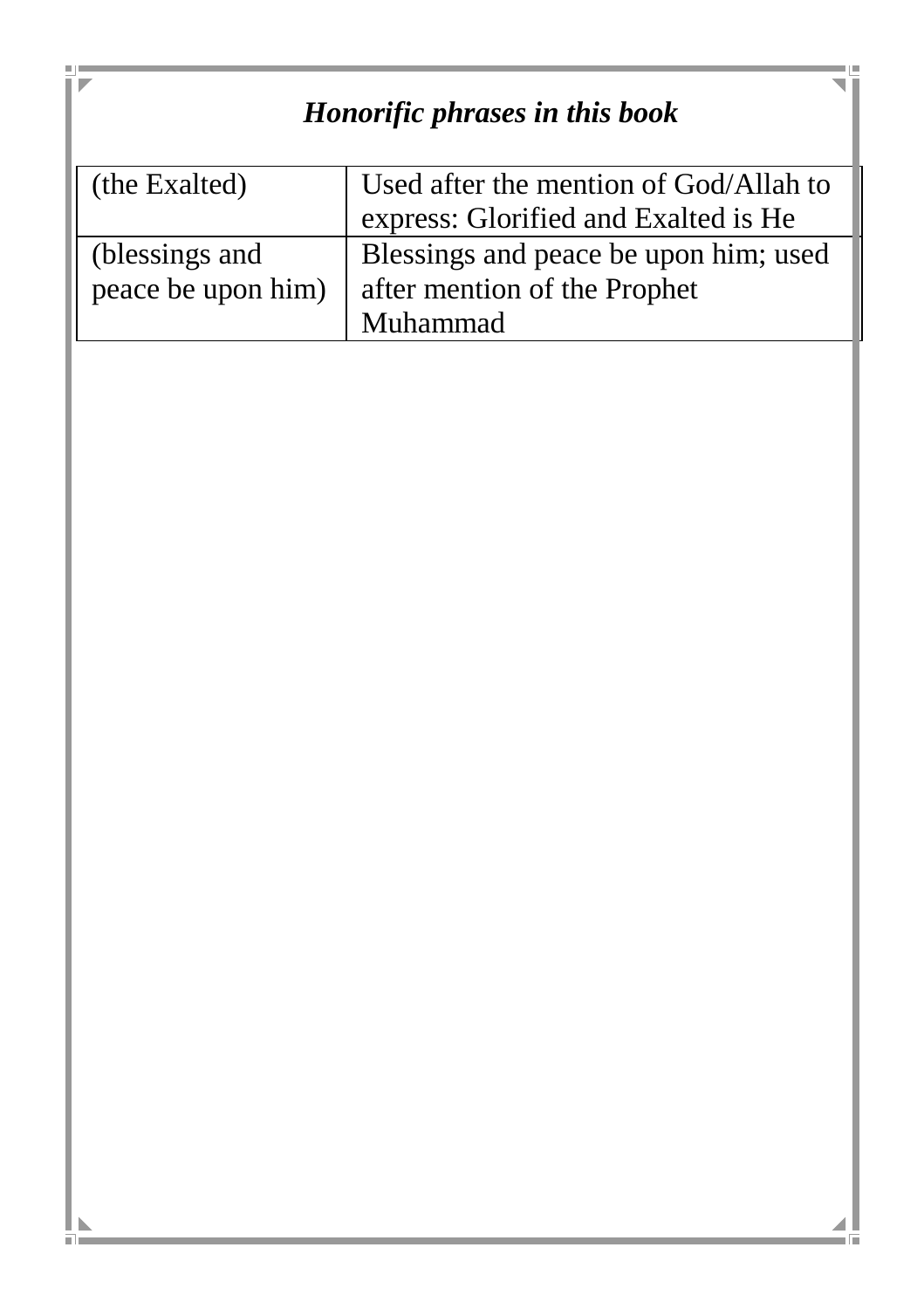#### **About the word** '**Lord**'

The word *lord* in English has several related meanings. The original meaning is 'master' or 'ruler' and in this sense it is often used to refer to human beings: 'the lord of the mansion' or '*Lord* So-and-So' (in the United Kingdom, for example). The word *Lord* with a capital L is used in the lexicon of Islam to refer to the One and Only God - Allah. In Islam, there is no ambiguity about the meaning of this word. While it is true that one may occasionally use the word *lord* (whether capitalized or not) to refer to a human being, in Islamic discourse the reference of this term is always clear from the context. Whereas for Christians, Hindus and other polytheists, the word *Lord* with a capital L may refer to Allah, to Jesus or to some imagined deity, for Muslims, there can be no plurality of meaning. Allah alone is the Lord, and the Lord is Allah - not Jesus, not Rama, not any other being.

The Editor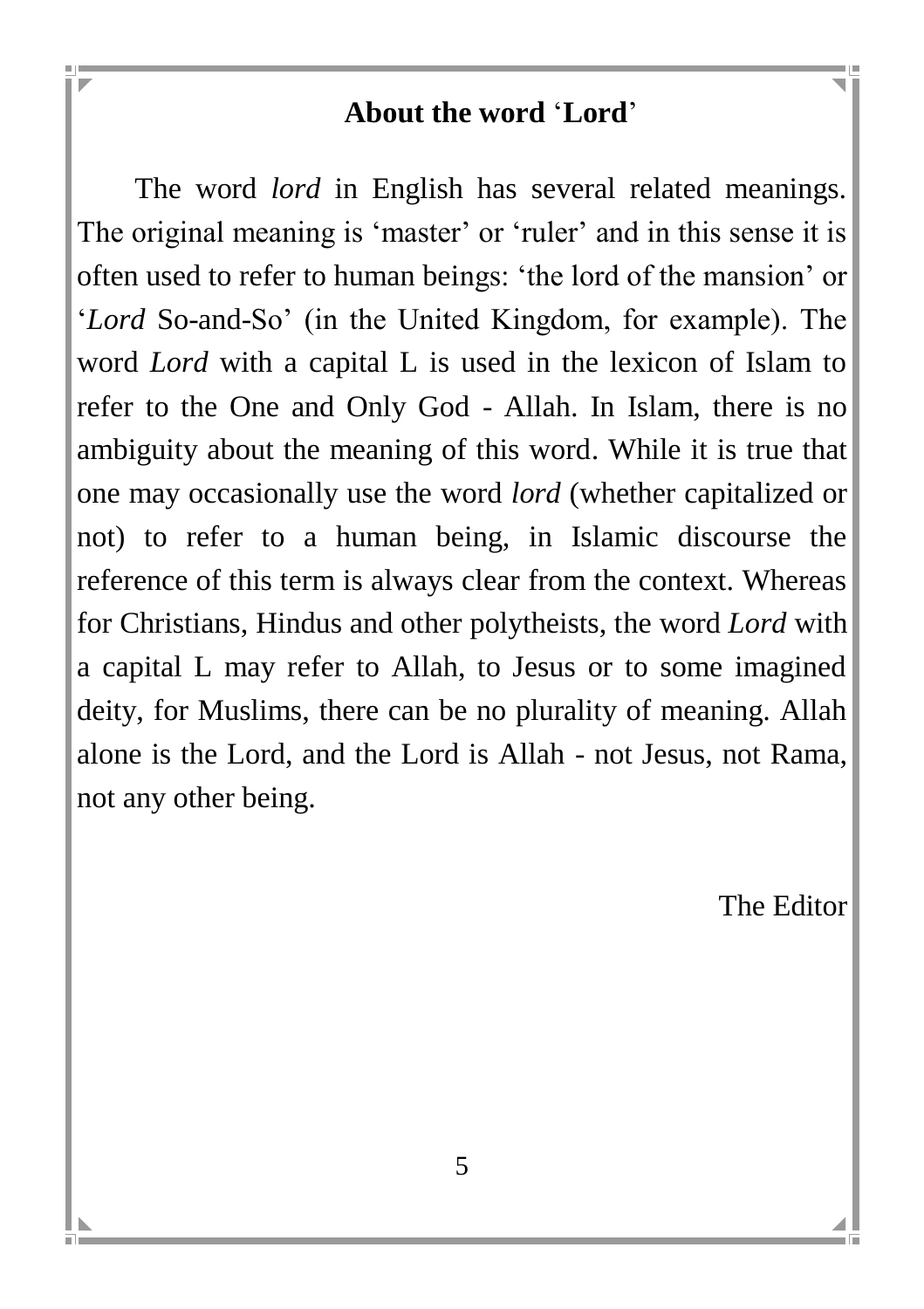#### **About the word 'Allah'**

Although the English word 'God' has often been used interchangeably in this book with the word Allah, there is a difference. 'Allah' is the word in Arabic that is translated as 'God'. However, 'Allah' has a much more precise meaning than 'God'. 'Allah' is not merely an Arabic term for the word 'god'. Instead, the root word of the word 'Allah' is *ilâh*, which means 'a god'. There are countless numbers of made-up 'gods', but only One True God whose name is Allah. The word 'Allah' literally means 'the worshipped'. Allah is, thus, the proper name for the **only Being that is worthy of worship**, the True Creator of the universe. By saying 'Allah', Muslims are, in essence, negating every other entity which people wrongfully worship. The name 'Allah' is how God Almighty has referred to Himself in the Qur'an<sup>1</sup>, and how Prophet Muhammad (blessings and peace be upon him) also referred to Him. Therefore, in this work, the term 'Allah' will often be used in reference to this One and Only God, who is worthy of worship.

l

<sup>&</sup>lt;sup>1</sup> The Qur'an is the sacred book or scripture revealed to Prophet Muhammad (blessings and peace be upon him).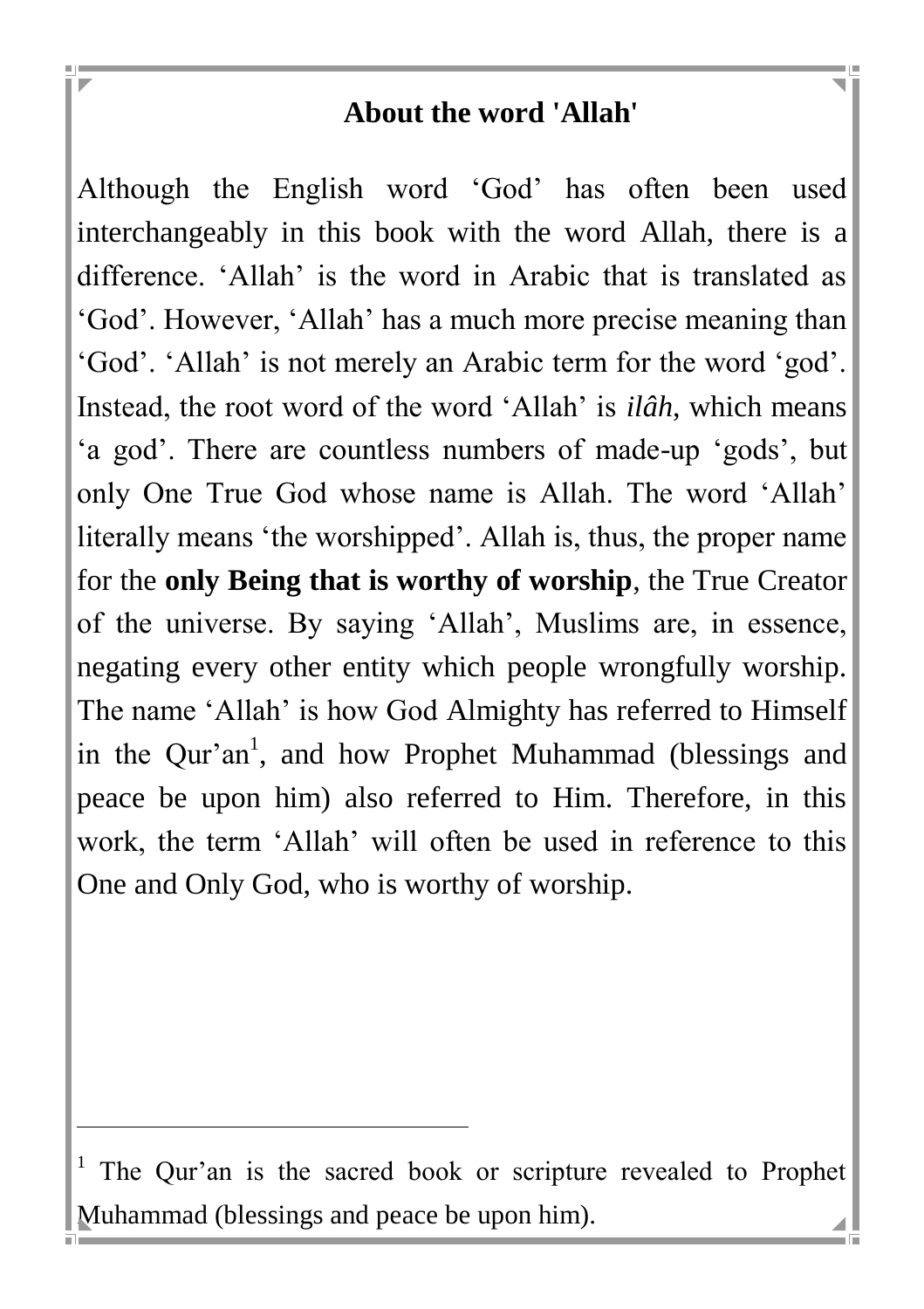#### **Introduction**

Every prophet sent by Allah (*subhânahu wa Ta'âlâ -* Glorified and Exalted is He) was supported with a revealed book that was the basis of enlightenment for the people whom the prophet was sent to. Being a revelation from the Almighty, every book is widely distinguishable from the books of people in its characteristics.

The last of those books is the Holy Qur'an, which Allah Has promised to preserve from change. The sayings or traditions of Prophet Muhammad (*salla Allâhu 'alayhi wa sallam -* blessings and peace be upon him) are the second source of Islamic teachings. They add to and detail the teachings of the Holy Qur'an.

This booklet sheds light on the basic characteristics of those main two sources of Islamic teachings. Also included is a discussion on the Islamic moral system.

Islam has unique moral teachings. They call towards the strengthening of the relationship between humans and their Lord, as well as with one another. They also call for people to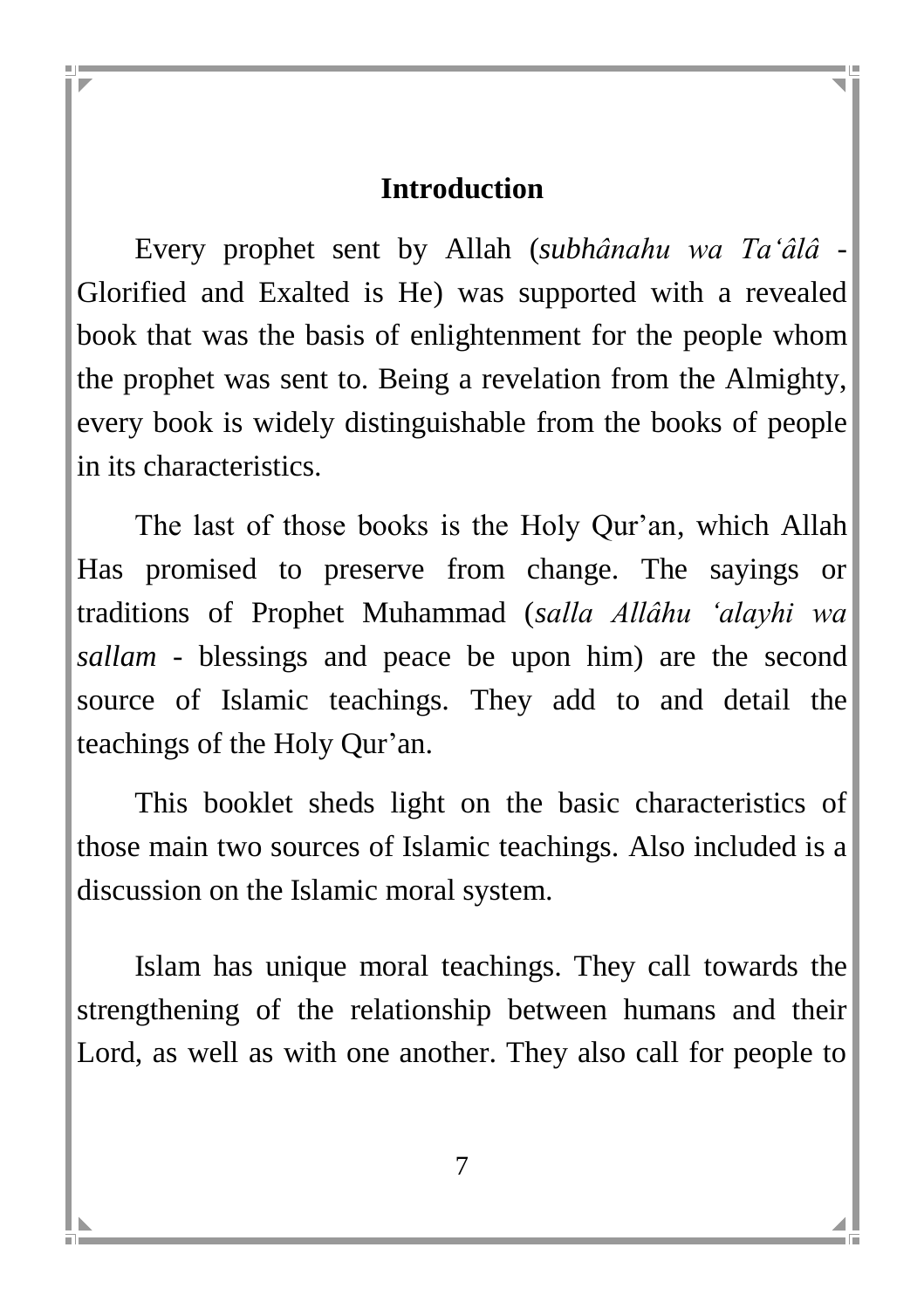correct and straighten themselves, both inwardly and outwardly. This booklet will shed light on some of its main aspects.

It should be noted that these moral teachings are those which were revealed from Allah. They are not a result of humanitarian work or experiences.

Enjoy the book.

Kind regards

Majed S. Al-Rassi

Mobile: 00966(0)505906761,

e-mail: majed.alrassi@gmail.com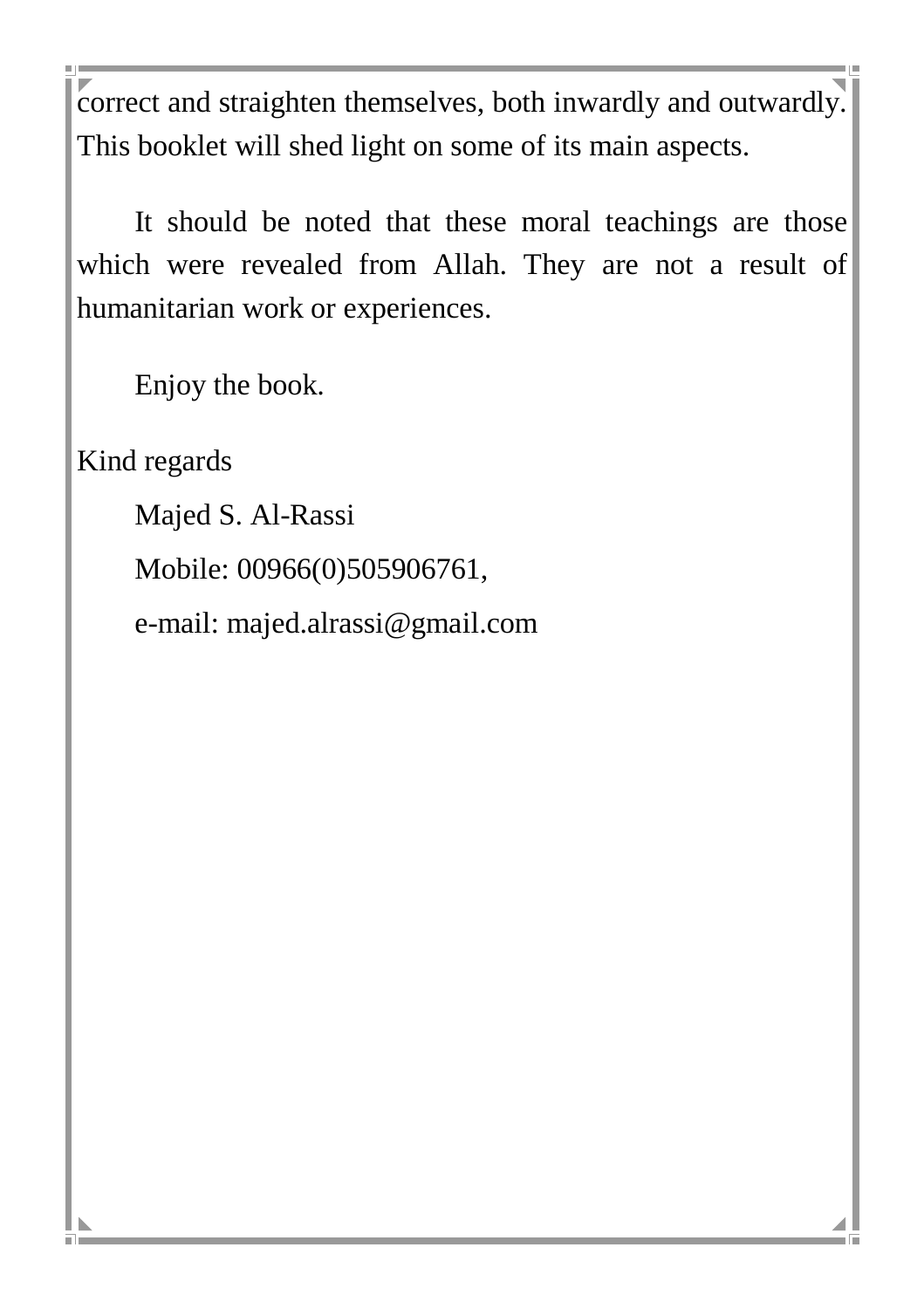#### **Main Aspects of the Islamic Moral System**

Islam has unique moral teachings. These teachings call for strengthening the relationship between humans and their Lord, as well as with one another. They also call for people to correct and straighten themselves, both inwardly and outwardly.

#### **Relation with the Lord**

l

In the Qur'an, Allah calls people to correct and strengthen their relationship with Him and draw close to Him through spiritual and physical acts of worship, such as prayer,  $Hajj<sup>2</sup>$ , supplication, and charity. In addition, the Qur'an calls us to seek knowledge about Allah through His names and attributes. This instils fear and awe of the Lord in people's hearts and establishes discipline in applying Allah's commands and prohibitions.

The Prophet (blessings and peace be upon him) also instructed people to remember Allah at all times and in every situation. This creates a permanent connection between people and their Lord and instils stability, strength and tranquillity in

 $2$  Wherever possible, Arabic terms have been translated into English. In cases where we have chosen to retain the Arabic, the transliterated word or phrase is shown in italics the first time it appears in the text; the term is also defined in the glossary found at the end of this book. (Editor)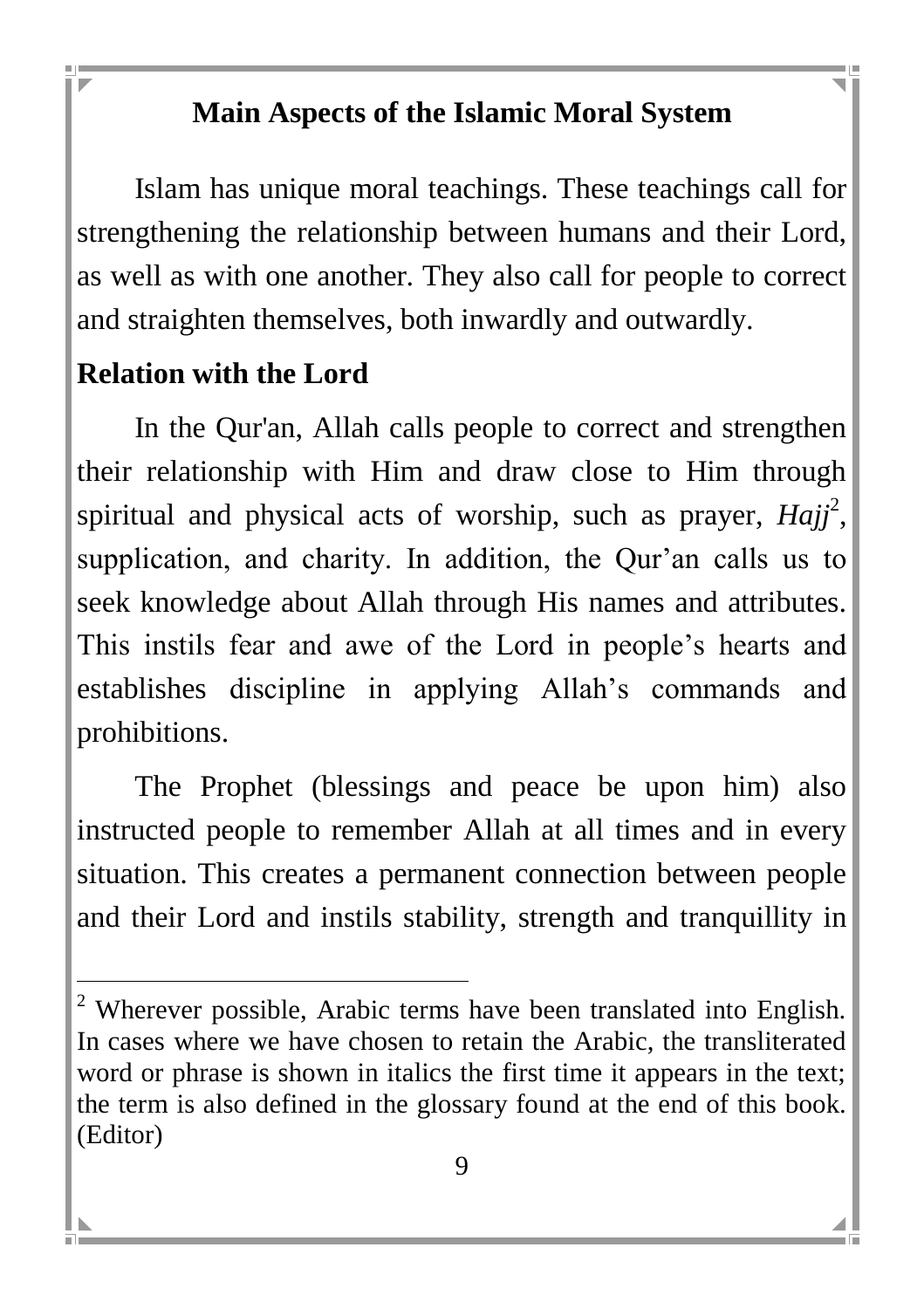their hearts. It is one of the means of protecting against evil and vice, since a Muslim will be reminded constantly that Allah is watching his or her every action. The Prophet (blessings and peace be upon him), for example, instructed for specific invocations to be uttered at the time of sleep, before entering the lavatory, before sexual intercourse, while travelling, when in fear, upon entering or leaving one's house, first thing in the morning and in the afternoon, on being afflicted by distress, anxiety or misfortune, when burdened by debt or poverty, upon entering a graveyard, when stopping for a rest or setting up camp, and in many other situations.

#### **Relations with people - general**

Concerning a person's relationship with others, the Qur'an promotes behaviour which strengthens and reinforces social relationships such as the importance given to the role of the family. Treating parents kindly, maintaining good relations with other family members, seeing to the rights and needs of spouses and children and dealing with them with love and mercy, and supporting orphans and the weaker members of society are all obligatory. Conversely, disobeying parents, severing family ties, neglect or abuse of spouses and children, and social isolation are all prohibited.

In addition, the Qur'an instructs that all people should be treated with high moral behaviour and noble manners. One is encouraged to smile, forgive, return harm with good, and have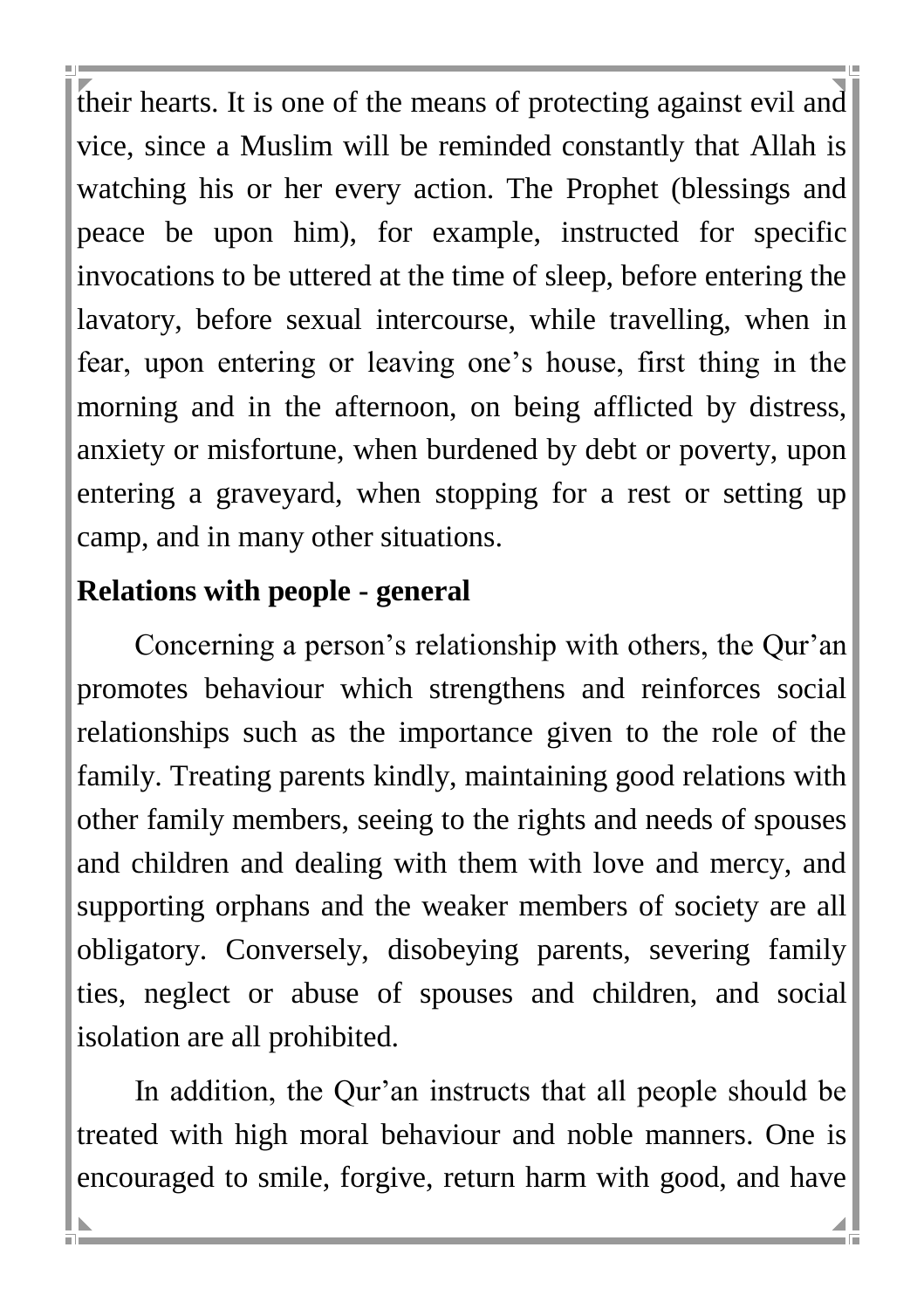patience when dealing with other Muslims. Since this high code of moral behaviour is quite trying, Allah has promised immense reward for the one that achieves this.

The Prophet (blessings and peace be upon him) instructed people to adopt good manners when in gatherings, such as not raising one's voice, respecting elders, being gentle with youngsters, greeting those present by saying, "*Assalâmu alaykum wa rahmatuallâh wa barakâtuhu*," which means 'may the peace, mercy and blessings of Allah be upon you'. Islam also demands that we guard our tongues against saying negative things about others, even if what we wanted to say was true.

Islam also enjoins that agreements and contracts must be fulfilled, entrusted items returned, and rulers obeyed. It enjoins noble characteristics just as it forbids vileness, baseness, crime, oppression, hostility, aggression, and all other blameworthy and reprehensible qualities.

#### **Relations with parents**

Islam highly recommends kindness to parents. This command is mentioned eight times in the Qur'an. In one of the verses, Allah said to Prophet Muhammad (blessings and peace be upon him):

{And your Lord has decreed that you worship none but Him, and that you be dutiful to your parents. If one or both of them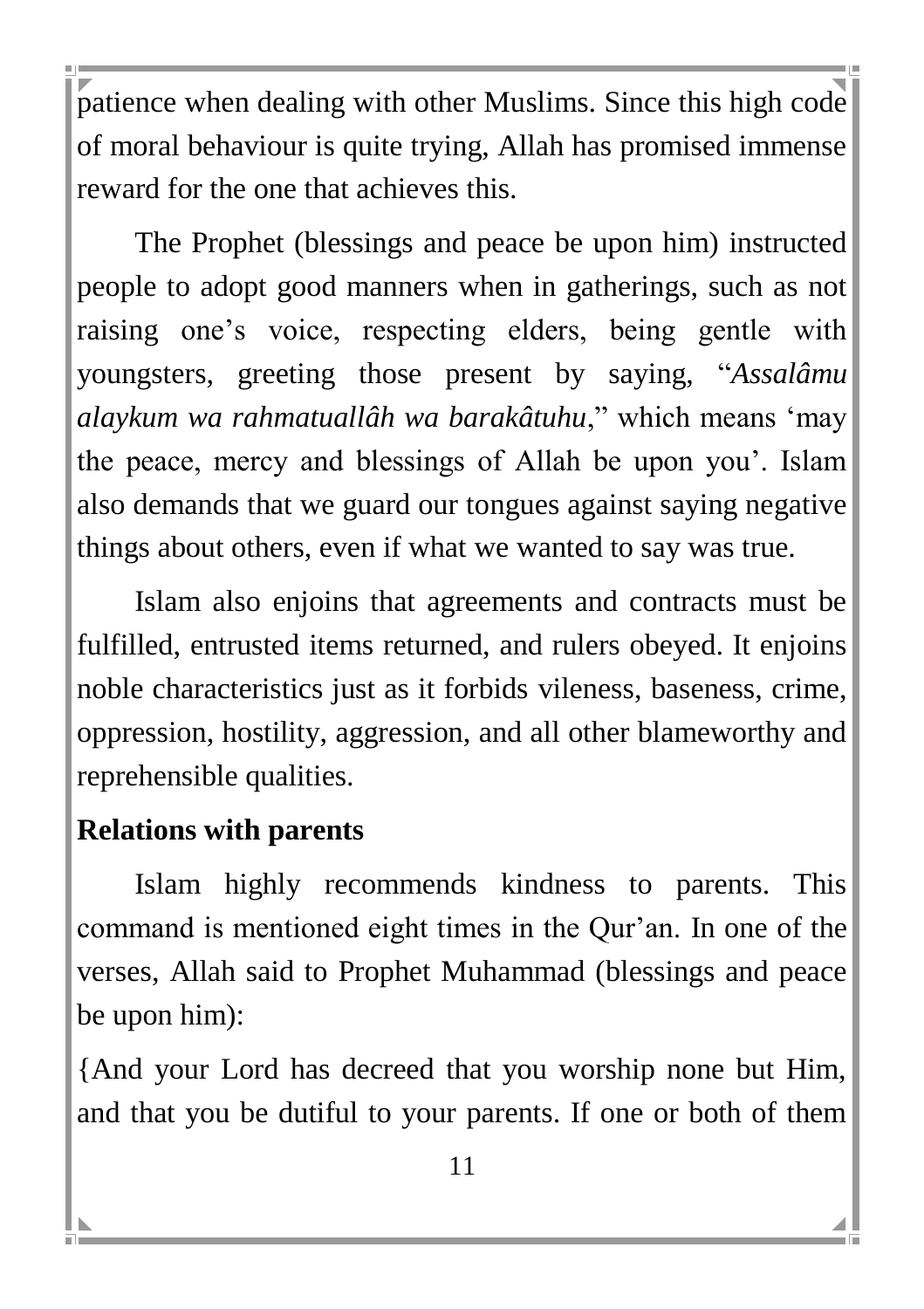become old, do not say to them a word of disrespect nor shout at them, but address them in terms of honour. And be highly submissive out of mercy, and pray for them saying: My Lord, bestow on them your mercy as they brought me up when I was a child.} *(Qur'an 17: 23-24)*

<<A man asked Prophet Muhammad (blessings and peace be upon him): Whom should I honour most?

The Prophet (blessings and peace be upon him) replied: Your mother.

Then the man questioned: And who comes next?

The Prophet (blessings and peace be upon him) answered: Your mother.

Then the man inquired again: And who comes next?

The Prophet responded: Your mother.

Then the man queried again: And who comes next?

The Prophet replied: Your father.>> (Bukhari and Muslim)

#### **Relations with relatives**

Kindness towards relatives has been promoted by most major religions. Islam, however, takes this aspect to a new dimension. Relatives have specific rights laid out by the *Sharia* (Islamic law). We are obliged to assist our relatives by economic as well as social means. The rights of relatives are based on nearness in blood relationship. This can be seen mostly in the rights of inheritors, which are specifically laid out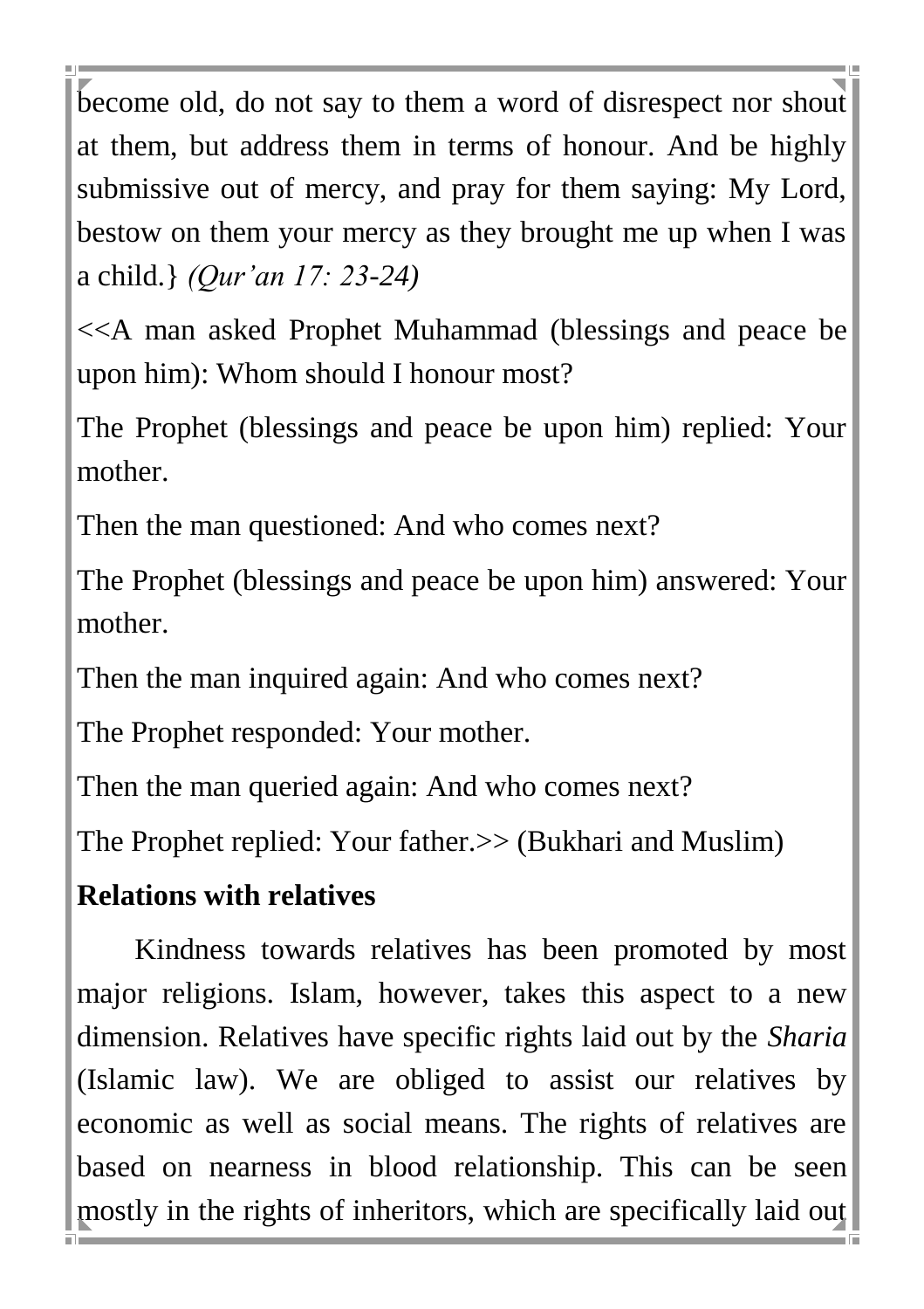in the Qur'an. The Qur'an goes a step further, even assigning rights to foster relations. A Muslim is not allowed to make a bequest that excludes any of his or her relatives who have been given a share in the inheritance. Furthermore, even the amount of charity one can assign has been limited; the rights of the relatives must be fulfilled first.

A Muslim must treat all relatives with utmost respect and kindness, whether they are Muslims or non-Muslims. A Muslim is not allowed to boycott his or her relatives or cut off relations with them. Muslims are encouraged to keep in contact with them even if these relatives abandon one. Indeed, maintaining family ties is of such great importance that a Muslim is greatly rewarded for doing any good actions that promote this.

#### **Relations with neighbours**

l

Islam encourages treating neighbours very kindly. There is a verse in the Qur'an that sums this all up:

{...[Show] kindness unto parents, and unto near kindred, and orphans, and the needy, and unto the neighbour who is related [to you] and the neighbour who is not related, and the fellowtraveller and the wayfarer...} *(Qur'an 4: 36)*<sup>3</sup>

<sup>3</sup> The translation of the meaning of this verse was taken from *The Glorious Qur'an*, translated (meanings rendered) by Muhammad M.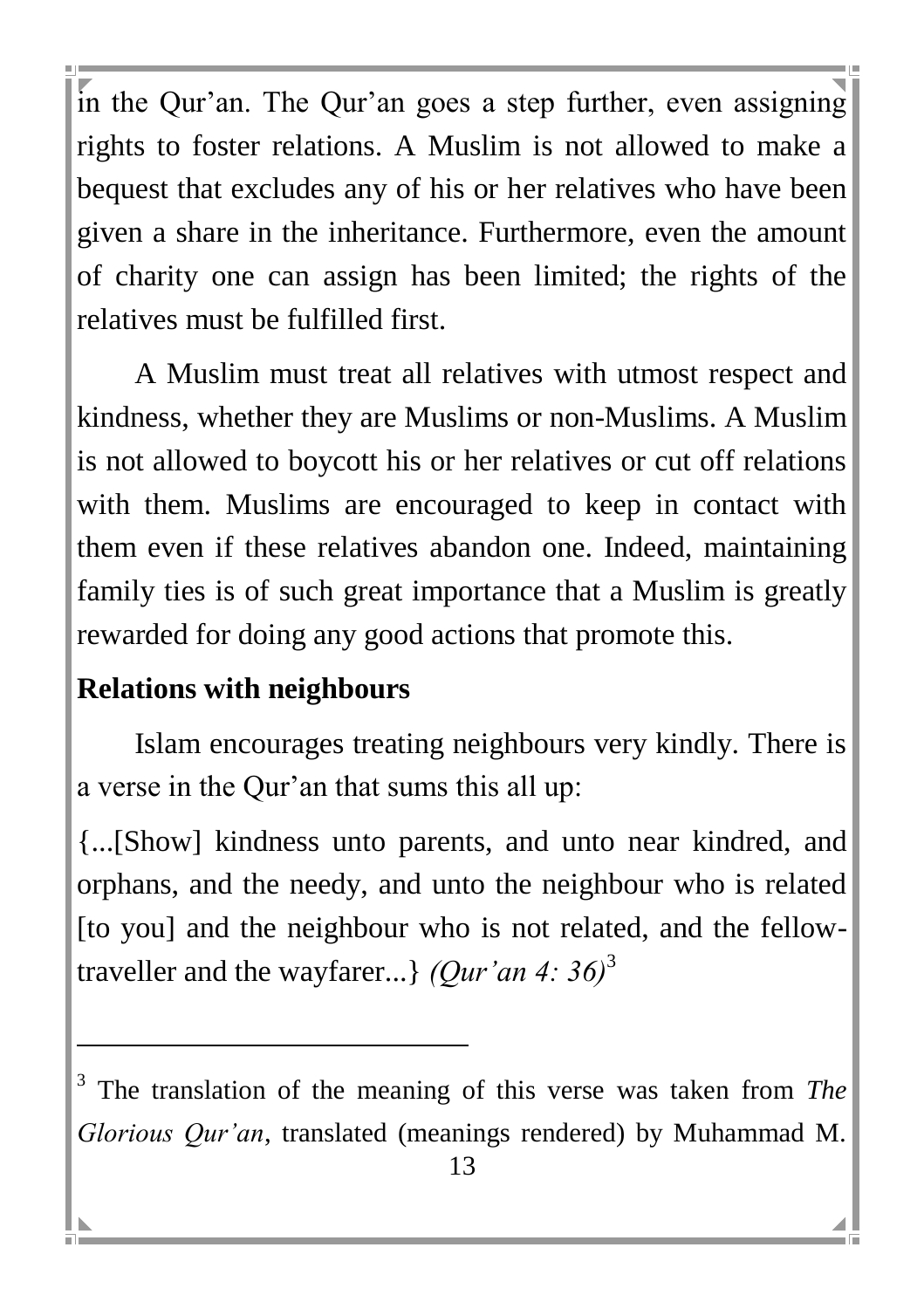Also, the Prophet (blessings and peace be upon him) said: <<(The Angel) Gabriel continued to urge me to treat neighbours kindly and politely, so much that I thought he would order me to make them my heirs.>> (Bukhari and Muslim)

The Prophet (blessings and peace be upon him) also said:

<<Anyone who believes in Allah and the Last Day should not harm his neighbour, and anyone who believes in Allah and the Last Day should entertain guests generously, and anyone who believes in Allah and the Last Day should say what is good or keep quiet.>> (Bukhari and Muslim)

One of the Prophet's neighbours used to throw trash on him regularly, as he passed by. Once, when she did not do this, he inquired about her, concerned that something was wrong. He found her ill in bed, and when she thought he would display anger or vengeance, she was surprised to find him merciful, despite her rude behaviour towards him. She then embraced Islam because of his kindness. Remember, kindness to neighbours is rewarded by Allah.

#### **Food - Moral conduct**

The Prophet (blessings and peace be upon him) taught many practical good manners, including the virtue of adopting the correct manners for eating and drinking. These include eating with one's right hand and not finding fault with the food

Pickthall. (Editor)

l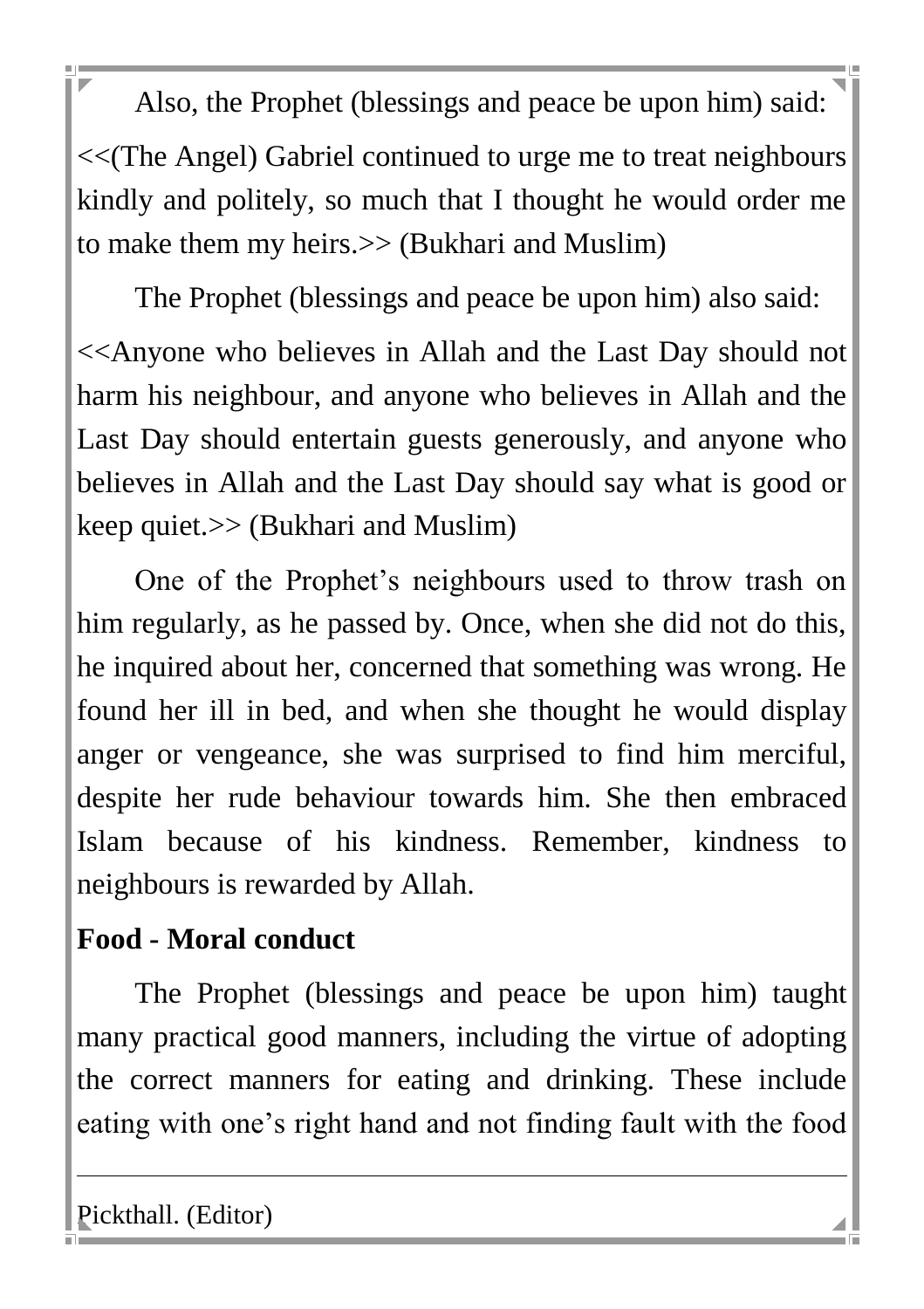but rather being satisfied with it. If you like the food, you should eat it, but if you have no appetite for it, you should leave it in the dish without criticizing it. This is both out of respect for the blessing of the food and in order to avoid hurting the feelings of the person who has cooked it or offered it. It is also preferred for us to eat with others and not alone, either by eating with family or by inviting a poor person to eat with us. *'Bismillâh'* (with the name of Allah I start) is said before beginning to eat, and *'Alhamdulillâh'* (all praise belongs to Allah) is said after the meal, in order that people remember the blessing they have been given and the One who provided it. The Prophet (blessings and peace be upon him) also prohibited people from blowing on food or drink or breathing onto it, out of respect for others who may be sharing it and to avoid the spread of contagious diseases.

#### **Hygiene - Islamic moral conduct**

Islam also enjoins both physical and spiritual cleanliness. It encourages that we keep our bodies clean, along with our clothes and our shoes. Islam has guided Muslims for their wellbeing, down to the minute details. For example, a Muslim is encouraged to wash thoroughly after using the toilet, clean the teeth often (especially with the *siwâk*, or toothbrush), and shower after sexual relations.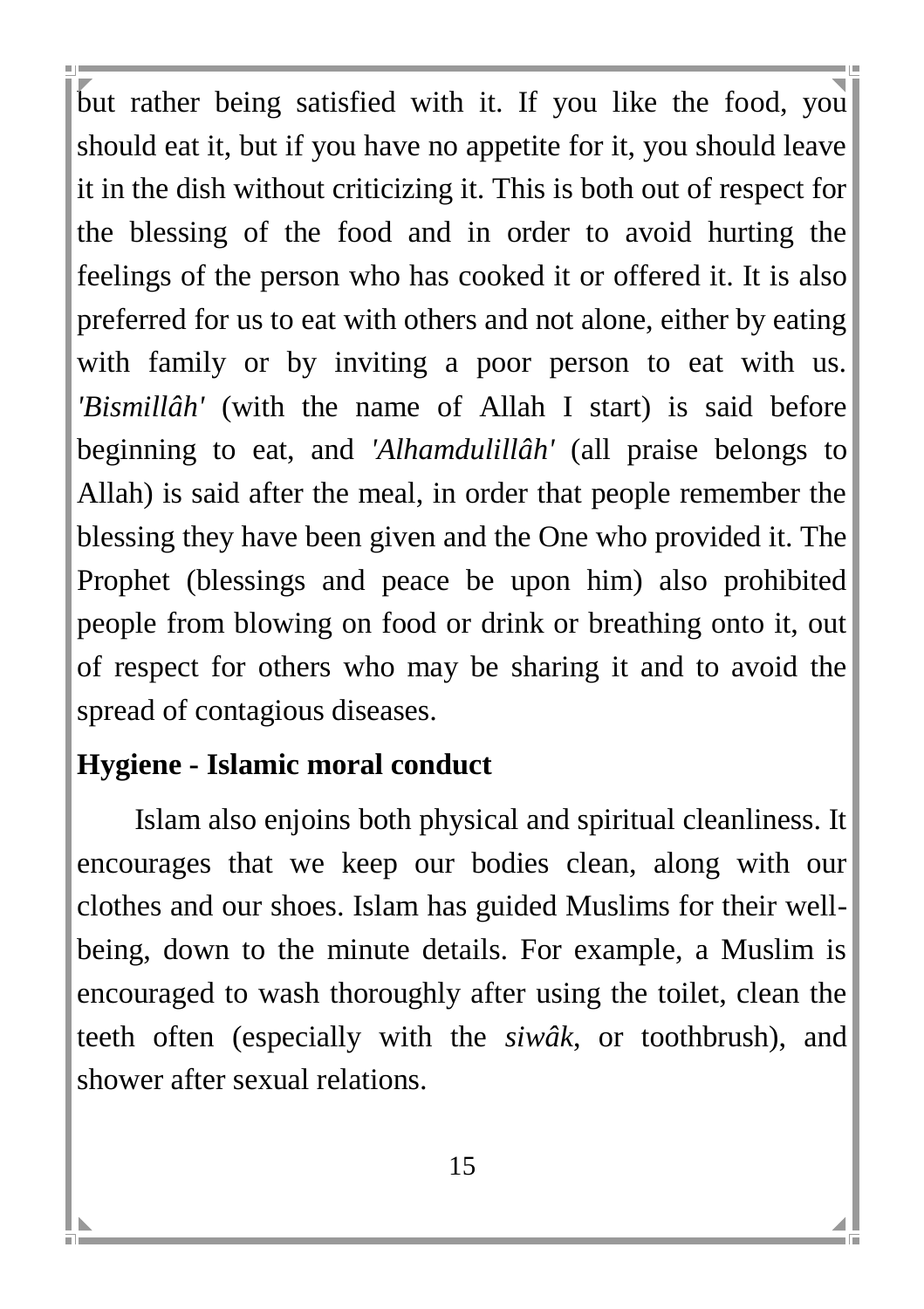#### **Spiritual - Islamic moral conduct**

Concerning spiritual purity, the Qur'an instructs that the soul should be straightened and corrected and that the heart should be purified from spite, malice, jealousy, pride and inequity. It calls for integrity of heart and love, affection and humility towards people. It instructs that the tongue should be purified from lying, backbiting, slander, and insult. It should then be replaced with truthfulness and softness in speech. Islam encourages unity, so much so that a Muslim is encouraged to give as many excuses as he or she could for suspected bad behaviour or speech on the part of his or her fellow Muslims. Also, the wealth, property, and life of a Muslim are held sacred: this means that no one else has the right to interfere with these without the Muslim's express permission. The enormity of sins such as slander and backbiting is emphasized in many verses of the Qur'an, and a chapter of the Qur'an (chapter 104) is dedicated to this very subject.

We should restrain our eyes from looking at that to which they are not entitled (such as the private parts of others), and we should keep our ears from listening to loose and immoral talk, including lewd lyrics.

The Qur'an praises and encourages knowledge and criticizes ignorance, saying that it leads to destruction. It commands people to action and dynamism while prohibiting wasteful talk and laziness.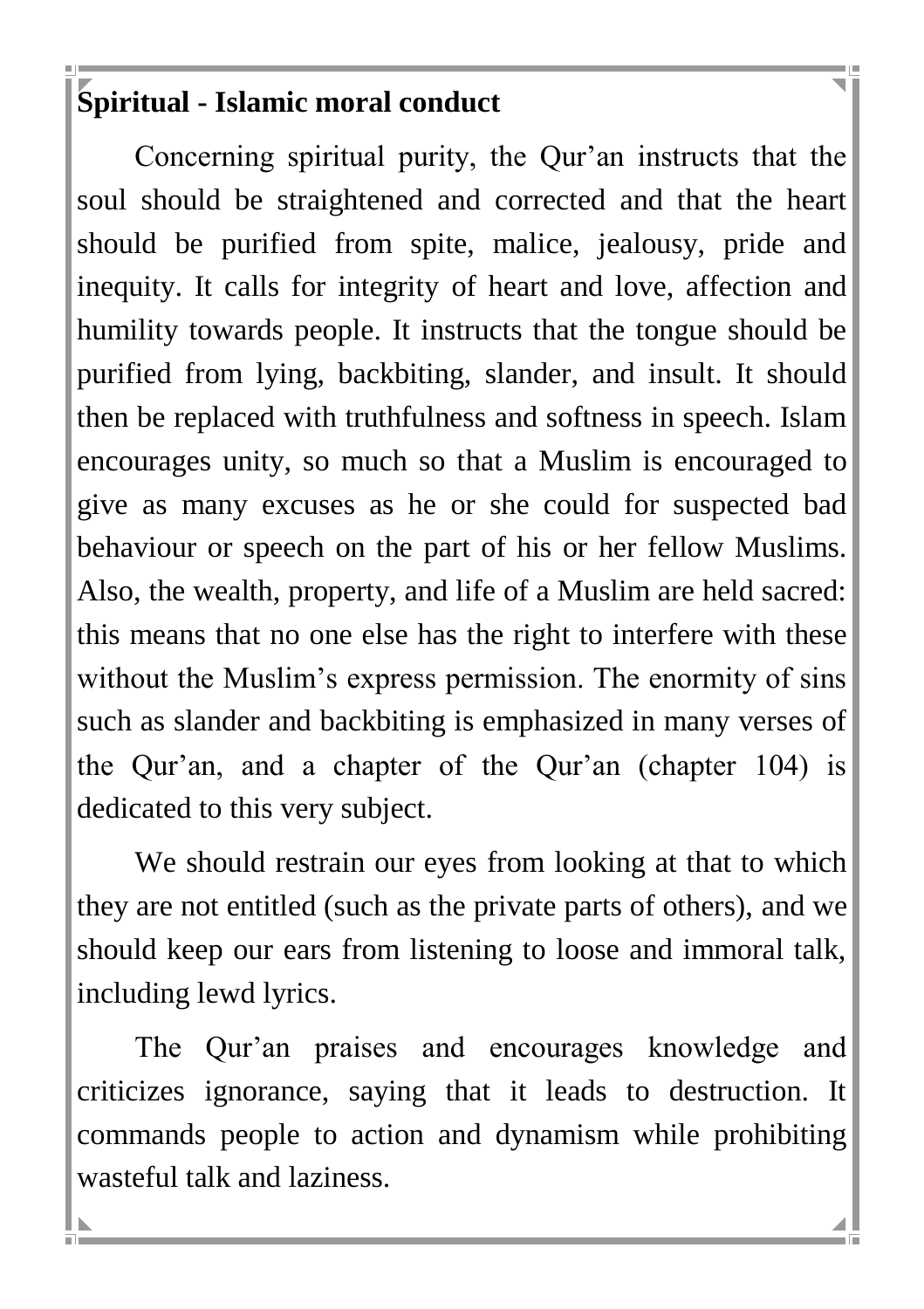#### **Family structure and rights**

It also orders that children should be born within a legal marriage and that sexual desire should be controlled and contained within these parameters.

To uphold the family structure and the well-being of society, the Qur'an prohibits fornication because it is one of the worst assaults on a person's honour and dignity. It is something which causes disease and produces children who are looked upon by society as 'illegitimate'. Likewise, the Qur'an forbids everything which leads to fornication, so it prohibits looking at pornographic pictures and being alone with women who are not close relatives.<sup>4</sup> It also commands that men should lower their gaze from looking or staring at women whom they have no right to look at. Muslim women thus enjoy protection and security and can be confident that a Muslim man will not even look at her if not permitted to. The same prohibitions hold for women gazing at men unlawfully.

#### **Decency and veiling**

l

With this same reasoning, Islam enjoins morality in behaviour and appearance. Fashions that reduce women to sex

<sup>&</sup>lt;sup>4</sup> Close relatives are men's mothers, daughters, sisters, nieces, and wives.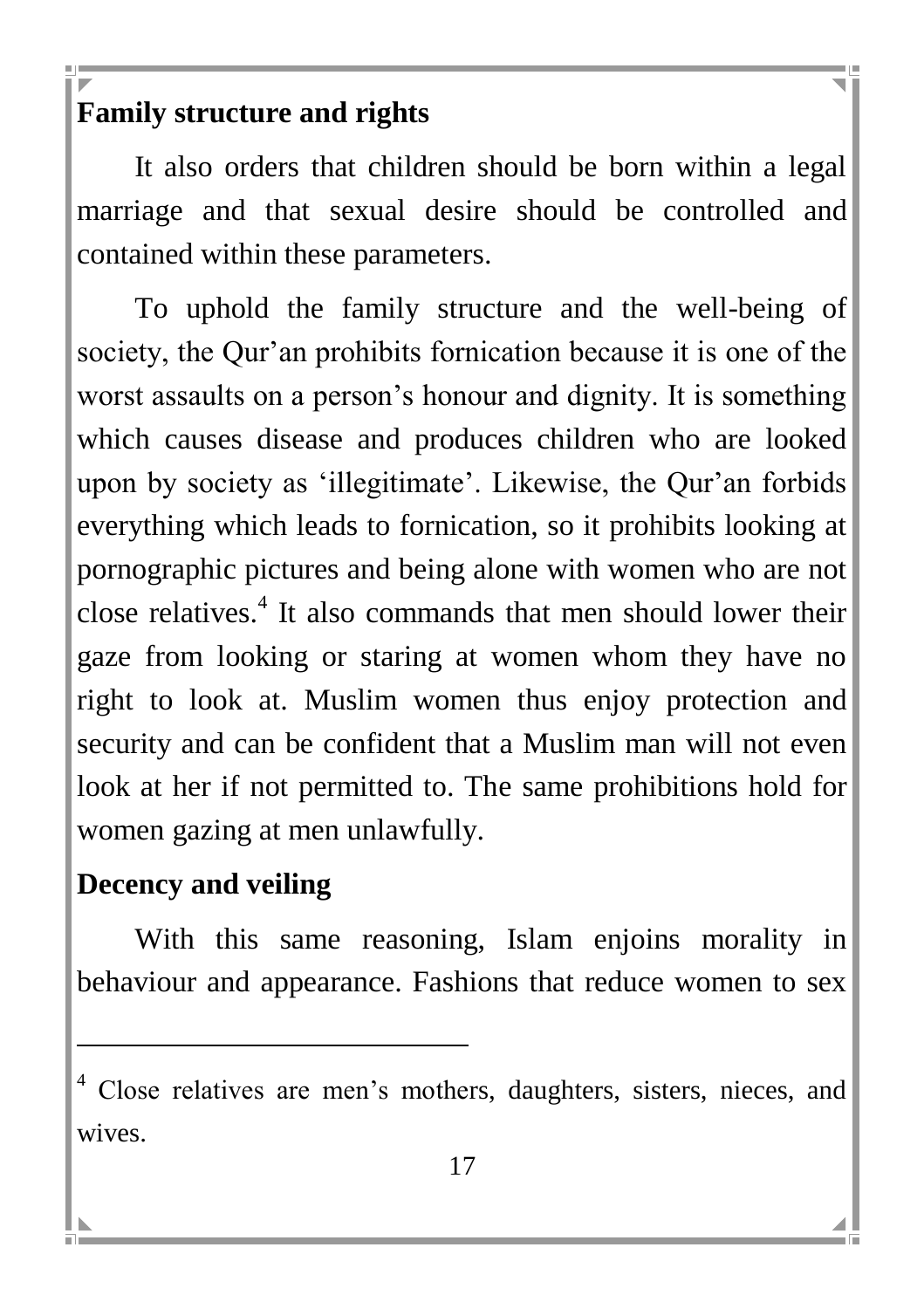objects are not acceptable. Islamic veiling is a means of protection from unwanted external attention. Allah says in the Qur'an:

{O Prophet, tell your wives and your daughters and the women of the believers to bring down over themselves [part] of their outer garments. That is more suitable that they will be known and not be abused...} *(Qur'an 33: 59)*

That means, women may wear whatever they wish in the privacy of their own homes and in the presence of their husbands, where they will receive only the type of attention they desire.

#### **The rights of the wife**

Islam urges men to be kind to their wives. Allah says in the Qur'an:

{... He created for you from yourselves mates that you may find tranquillity in them; and He placed between you affection and mercy*...*} *(Qur'an 30: 21)*

Prophet Muhammad (blessings and peace be upon him) said:

<<The best of you are those who are kindest to their wives.>> (Recorded by Ibn Mâjah with a sound chain of narration)

This is because one can be kind in public where everyone is watching, yet be mean and cruel at home. Islam holds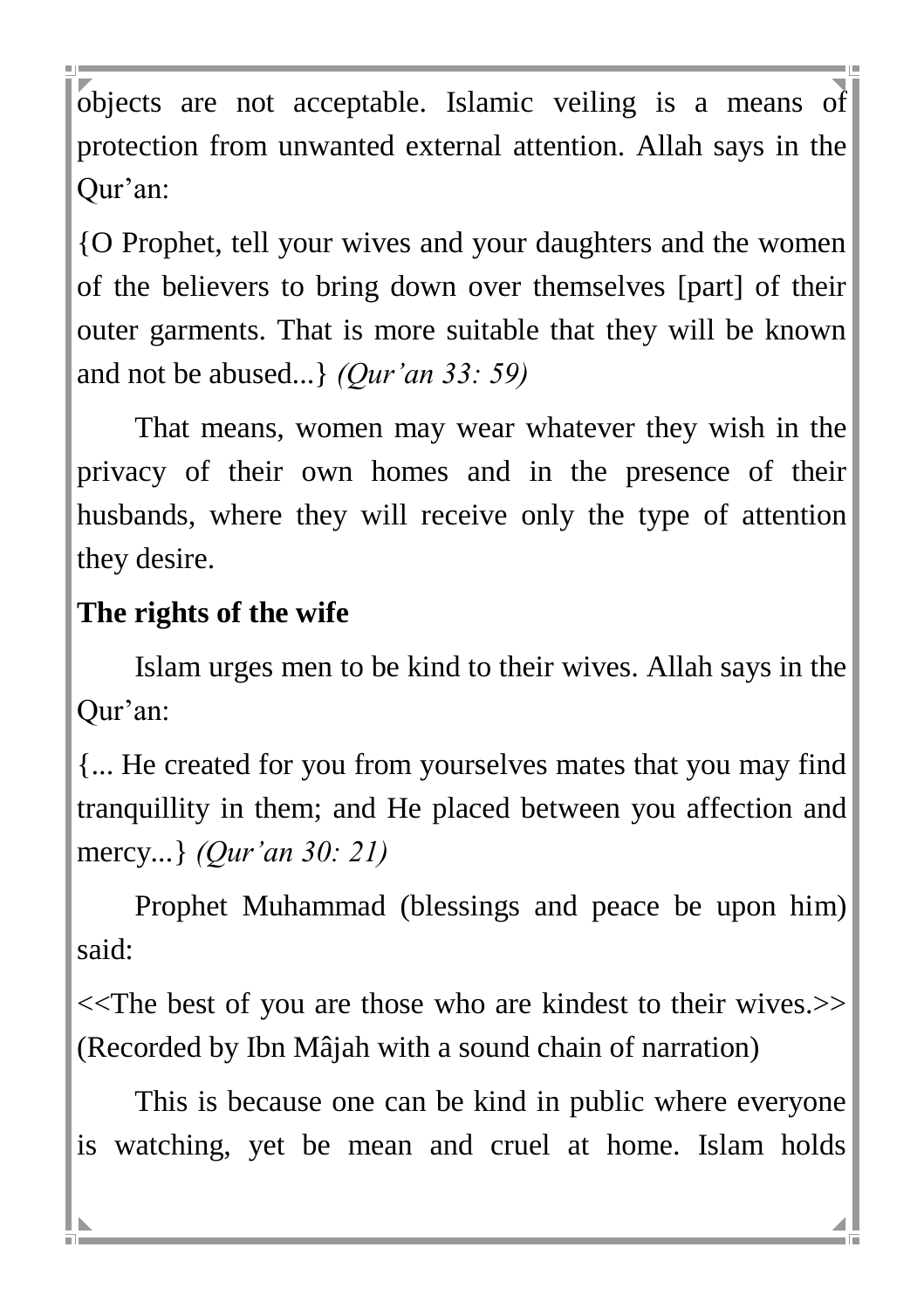Muslims accountable even in this situation, where their true nature may be revealed. This is the true test of moral behaviour.

In Islam, the wife retains her independent legal status and family name. She is not the property of her husband in any way, but she has many rights due to her from him, as he does from her.

In Islam, it is the husband's obligation to give his wife a valuable gift at the time of marriage. The groom must present the bride with a marriage dowry. The bride retains her dowry even if she is later divorced. The wife is never obliged to act as a co-provider for the family unless she herself voluntarily chooses to do so. It is the husband's sole responsibility to support his family financially. Islam gives women (whether married, divorced or single) the right to inherit, own and trade.

### **Polygyny**

Polygyny (having more than one wife) is permitted in Islam as a solution to social problems. It addresses the problem of orphans and widows in society. It is also a solution which promotes honesty and matrimonial trustworthiness (especially within the family) for those who have a desire or need for more than one sexual partner, instead of having one wife and taking mistresses. Thus, instead of having an extramarital affair, Islam requires the man to take responsibility for his actions. Islam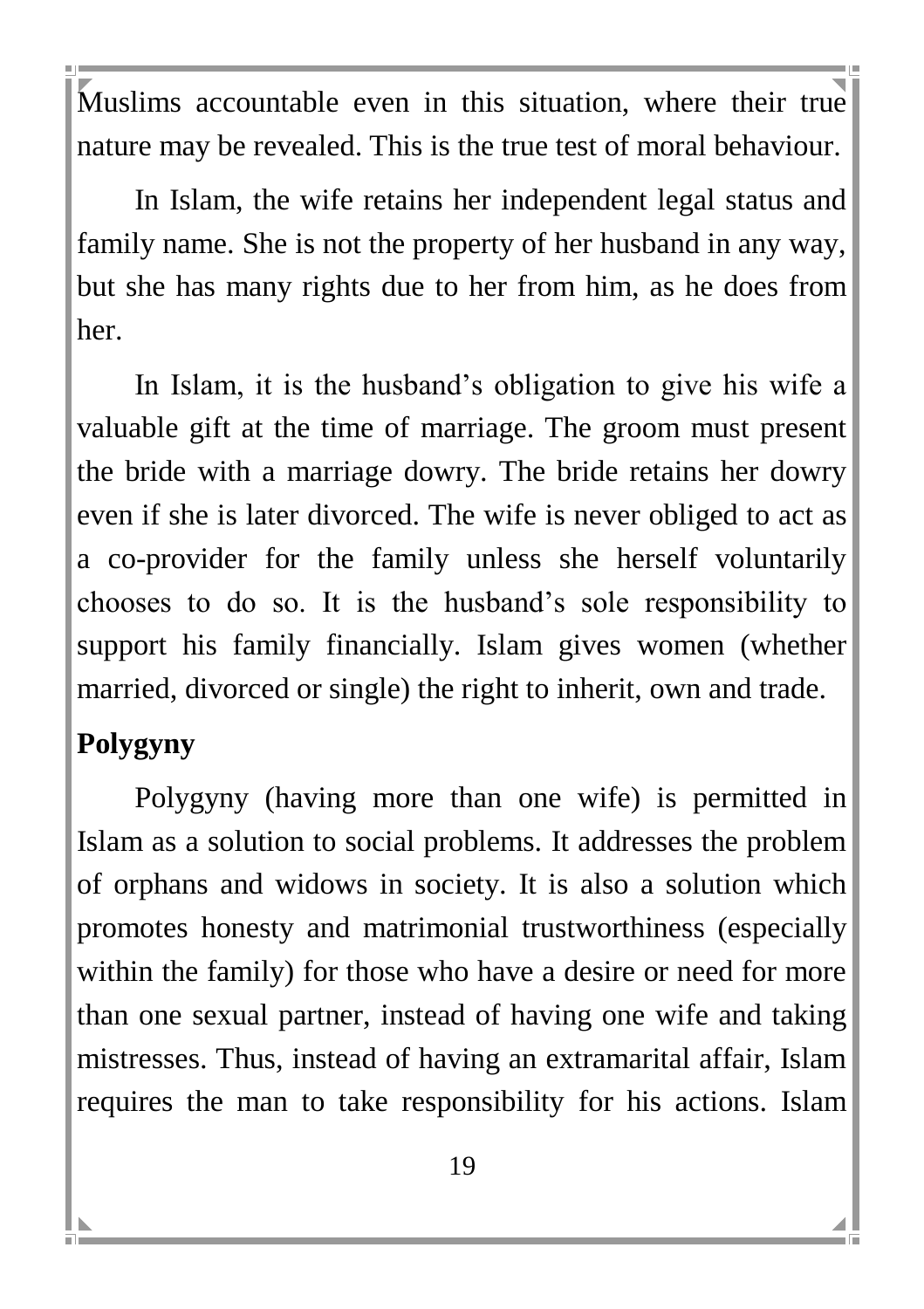limits polygyny to a maximum of four wives at one time. However, it requires the husband to maintain absolute equality in his treatment of his wives, caring for each financially and emotionally in the exact same manner. It should be noted that if a woman is unhappy in this situation, and she fears that she will be unable to fulfil her responsibilities to her husband as well as to Allah, she could opt out of the marriage. A man is not allowed to force her to remain married.

#### **Divorce rules**

Islam is a religion of moderation. Although divorce is allowed when necessary, family unity is encouraged. For example, in the event of a divorce, the two spouses are encouraged to bring arbitrators from their family members to help reconcile them. Islam discourages divorce, yet recognizes the rights of both partners to end their matrimonial relationship if circumstances dictate it. Prophet Muhammad (blessings and peace be upon him) said:

<<A believing man should not hate a believing woman. If he dislikes one of her traits he will be pleased with another.  $\gg$ (Recorded by Muslim)

Therefore Islam is realistic about the option of divorce, yet also encourages solutions to hold the marriage together.

It is clear that women in Islam are honoured for their roles as mothers. Islam acknowledges that a woman sacrifices her life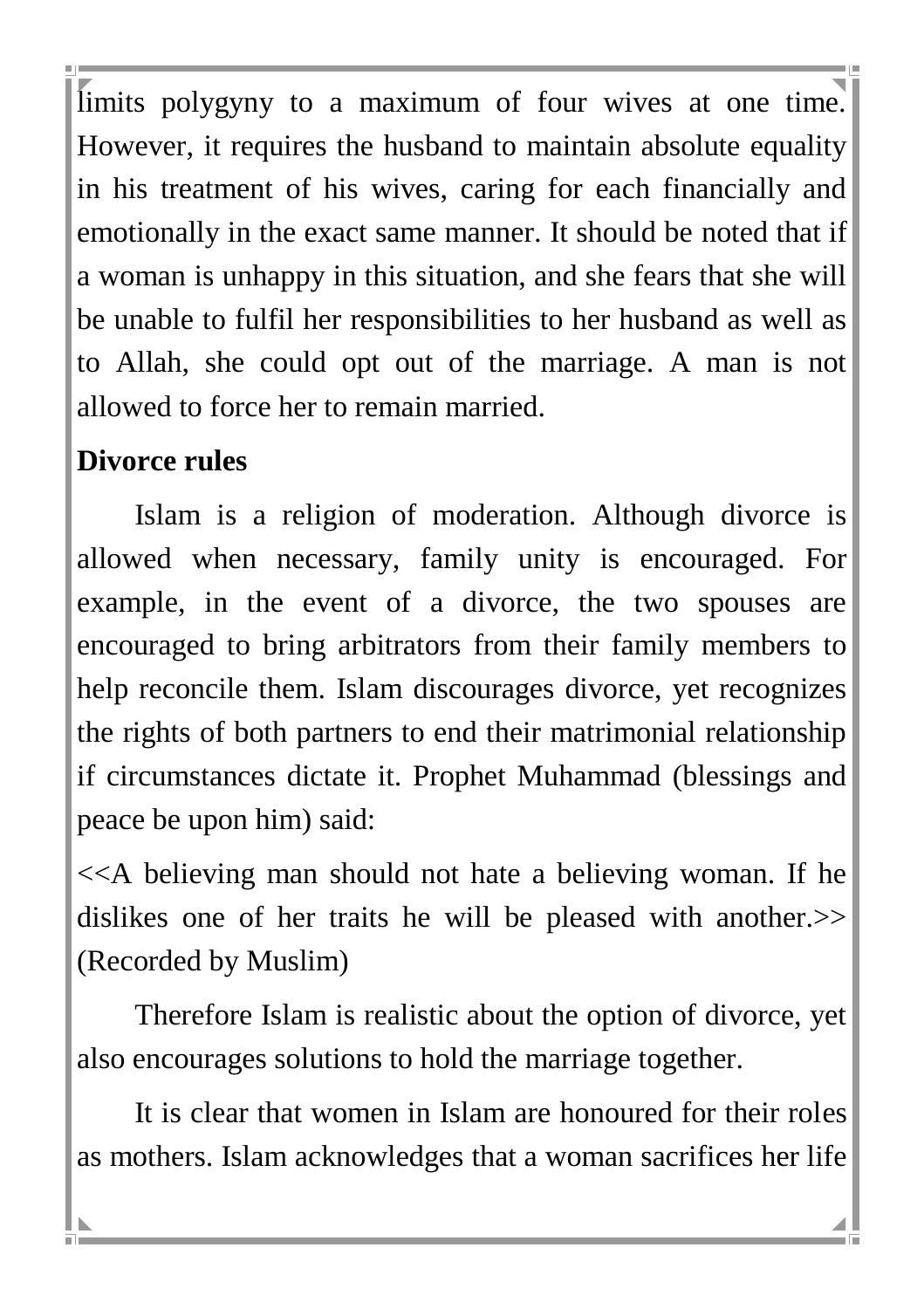for her children, and thus, she is given an honour above that of the father.

#### **Protection of life**

The Qur'an also calls for the protection and sanctity of human life and specifically mentions that the taking of an innocent life is one of the worst and most hideous crimes. The Prophet (blessings and peace be upon him) forbade breaking the bones of a dead person, so what about the taking of an innocent life? The Qur'an prescribes 'a life for a life' and 'an eye for an eye' for all injuries, however large or small, unless the family of the person killed or the injured person accepts financial compensation instead.

# **Protection of property**

The Qur'an commands that a person's property and wealth should be safe and inviolable and therefore, it prohibits theft, bribery, usury and deception. It calls for moderation in spending and hence, forbids extravagance, lavishness and the squandering of money while at the same time forbidding the hoarding and amassing of wealth. It calls for balance, and commands that people should neither be greedy, stingy and covetous nor extravagant and wasteful. It encourages people to seek their means of livelihood and their provision in lawful ways such as buying, selling and renting (activities that bring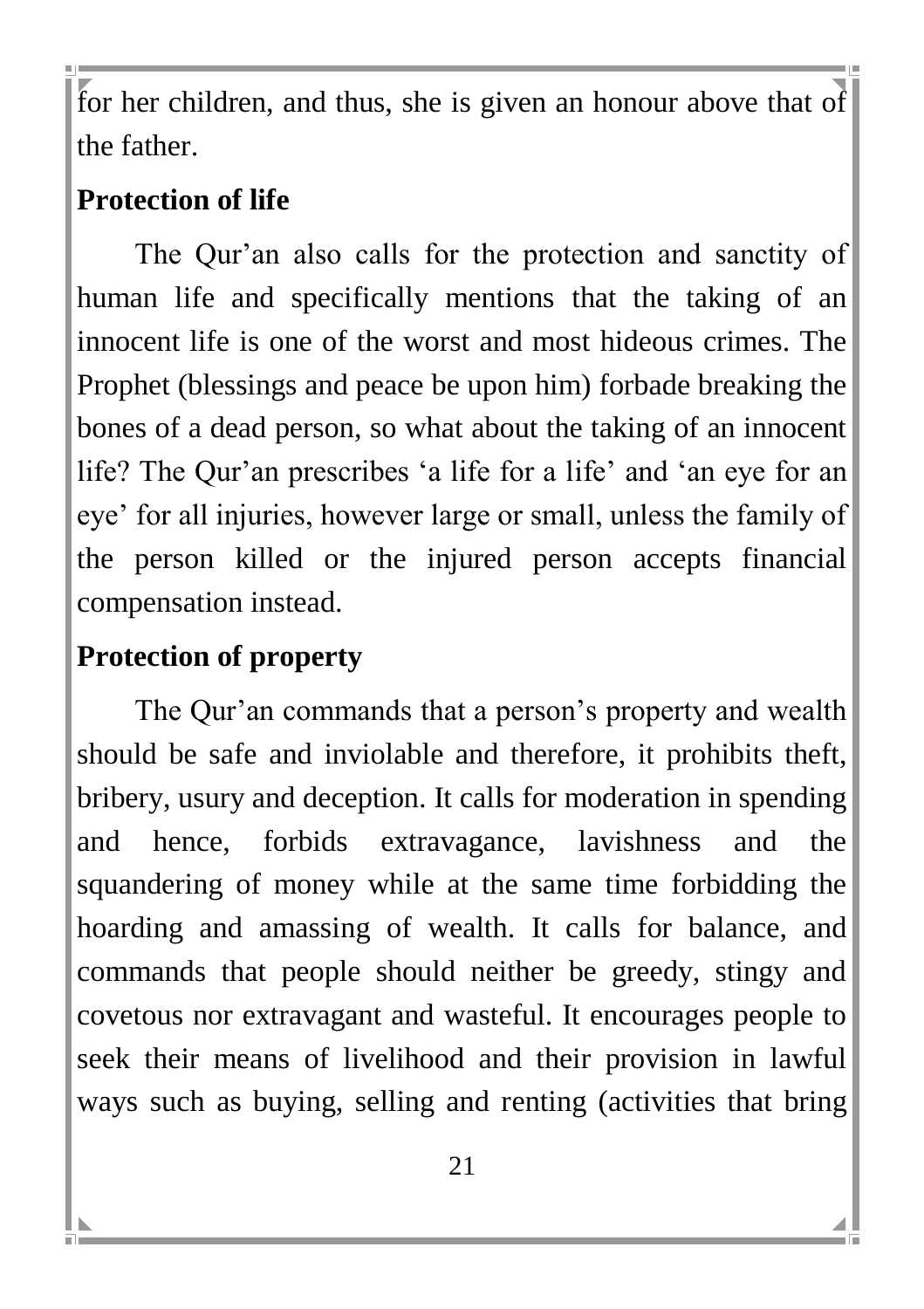financial or material benefit to all parties concerned). As mentioned, Islam also safeguards the rights and needs of the poor, especially those who are relatives or in one's own community, so that they do not have to go elsewhere to seek help.

#### **Maintaining health**

Islam promotes the protection of good health and has therefore commanded that only wholesome and nutritious food be eaten, and eaten in moderation. It has prohibited the consumption of all harmful food and drink such as pork, carrion, tobacco, alcohol and other intoxicants (mind-altering substances), and so forth. It also prescribes fasting, which has many benefits for the body, especially the digestive system.

#### **Animal rights**

The Prophet (blessings and peace be upon him) commanded for animals to be treated fairly and with kindness, instructing that they should be fed and watered. He promised that such actions would be rewarded on the Day of Resurrection. He also instructed that they should not be made to carry a burden more than they could bear, nor tormented or caused undue suffering or killed unless they were harmful. If an animal is to be slaughtered as food then it should not be slaughtered in front of other animals. This is to avoid making the animal suffer.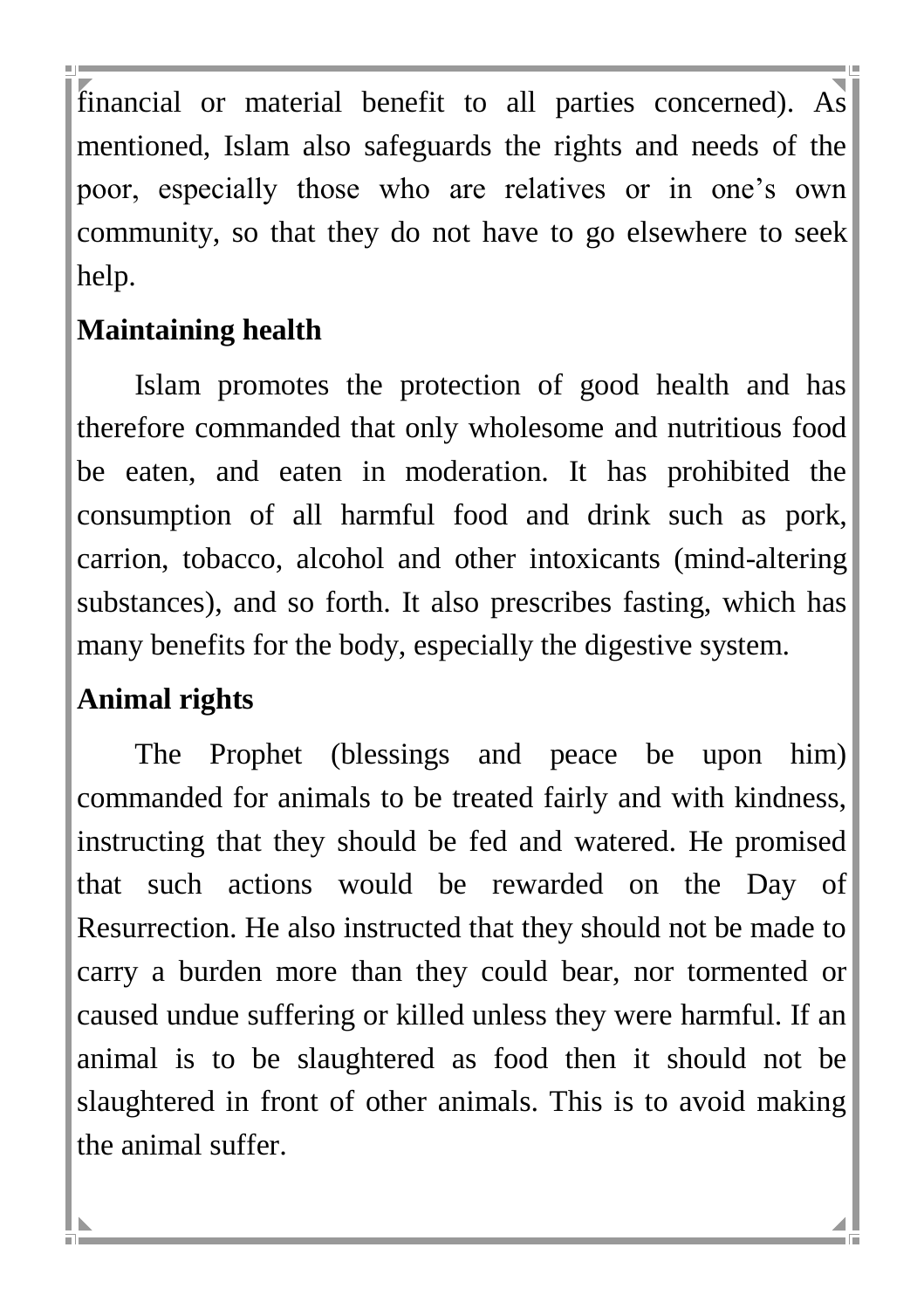#### **Rights of the deceased**

Islam maintains respect for the person even after death. When a Muslim dies, he or she must be buried according to the teachings of Prophet Muhammad (blessings and peace be upon him). The body of the person is washed and perfumed. Then it is wrapped in two pieces of white cloth and the body is buried facing the *Kaaba*.

We are advised to hold the deceased's body gently to ensure that its bones do not break. Before and after the burial, people are encouraged to pray that Allah forgive the deceased and admit him or her into paradise. Islam prohibits sitting on or walking over the grave, in another sign of respect for the dead.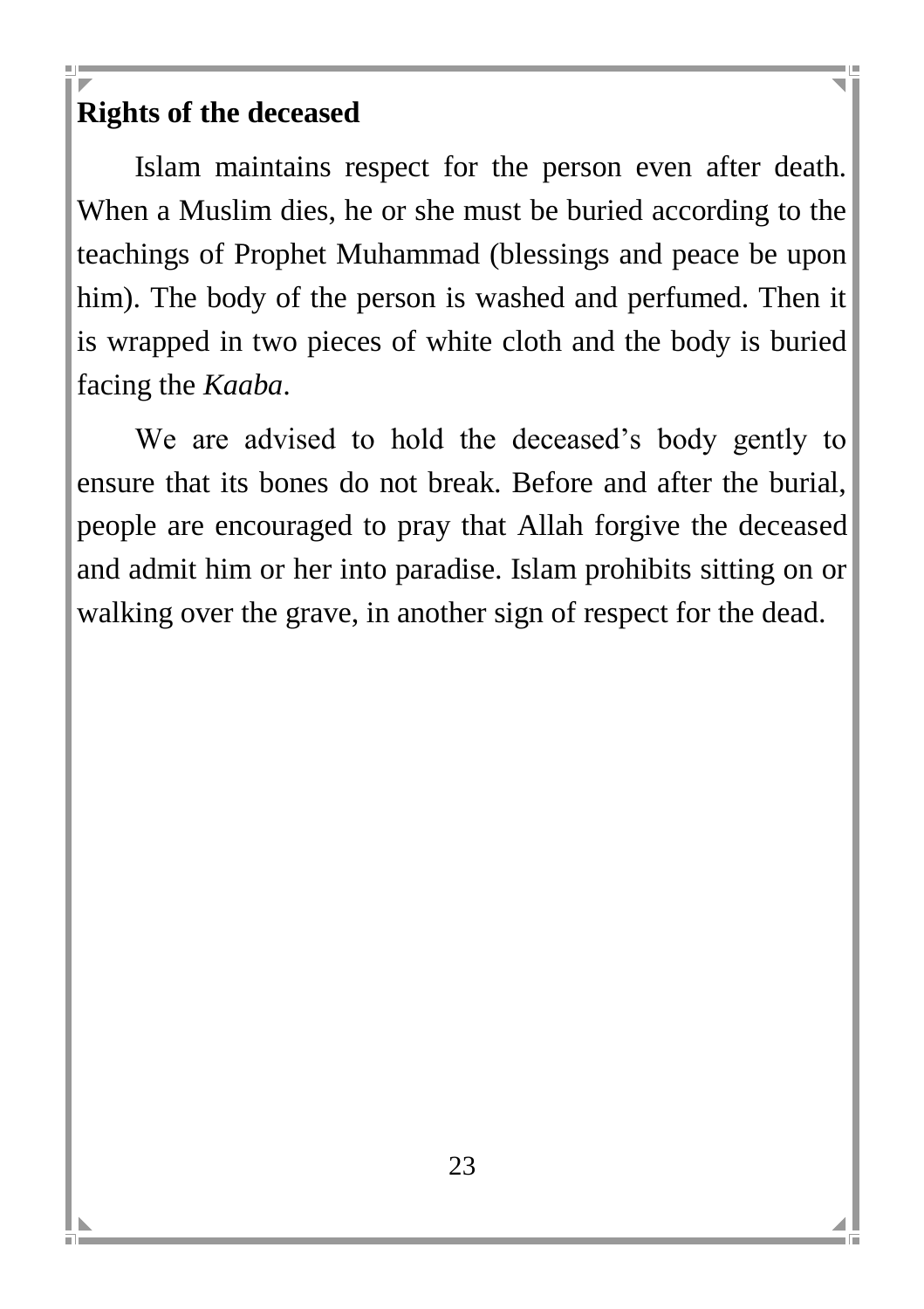#### **Features of Islamic Teachings**

Allah has made the message of Islam easy to understand and to follow. He annulled some previously prescribed rites and practices while affirming others according to His wisdom. As a result, the Islamic creed and law suit peoples' spiritual, psychological, social and economical needs, for all of humankind and for all eras.

Islamic teachings have the following unique features:

# **1. Rationality**

One should not have to derive the truth from a series of complicated logical proofs, only to arrive at something he or she is unsure of (as is common in other religions or philosophies). When the truth is found, it should be clear and obvious. The truth is so simple that anyone is capable of seeing it, and this is the most compelling feature of Islam.

#### **2. Perfection**

Since Allah is perfect, His teachings must also be perfect and free from any contradiction or error. The Qur'an challenges its readers to find any errors in it, if they do not believe it is really from Allah:

{Then do they not reflect upon the Qur'an? If it had been from [any] other than Allah, they would have found within it much contradiction.} *(Qur'an 4: 82)*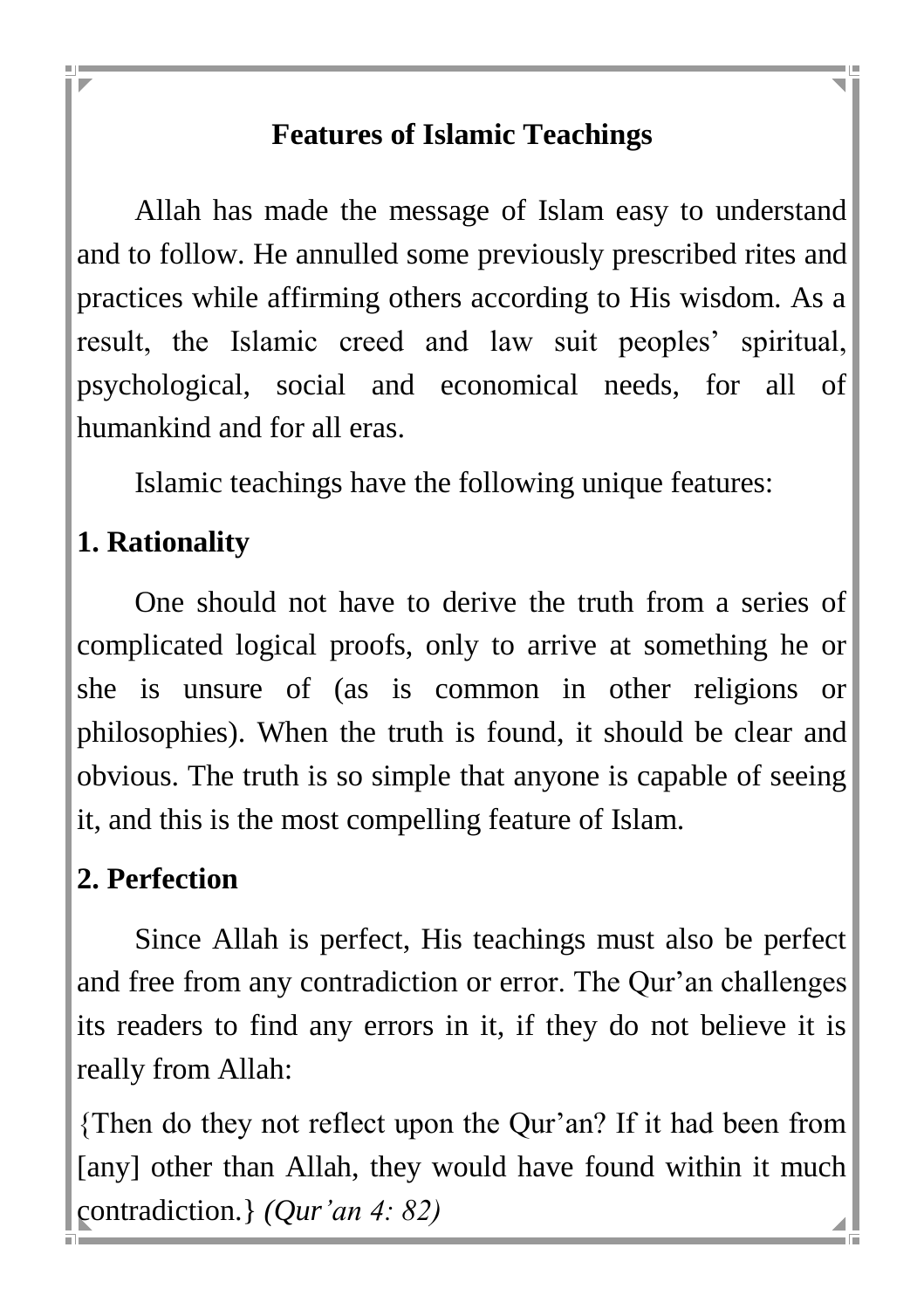Dr. Maurice Bucaille, a French Christian physician, found many scientific facts mentioned in the Qur'an that were not known by humans at the time that the verses of the Qur'an were being conveyed by Prophet Muhammad (blessings and peace be upon him) to those around him. Bucaille wrote, "I could not find a single error in the Qur'an."<sup>5</sup>

# **3. Clarity**

l

Allah is the Most Compassionate. He therefore guides people through clear and simple revelation free of myths, superstitions and mysteries.

#### **4. Scientific validity and accuracy**

It is not surprising to find in the Qur'an and statements of Prophet Muhammad (blessings and peace be upon him) information which has only recently been discovered by modern science. This indicates that the Qur'an is the word of Allah and that Muhammad (blessings and peace be upon him) is His Prophet. On the other hand, the religious views which the church presented concerning God, the Bible, and the individual's relation to God forced people into an unfortunate choice: either science or God. Most educated people have come to the conclusion that one cannot be a scientist or an educated

<sup>5</sup> Bucaille, *The Qur'an and Modern Science*.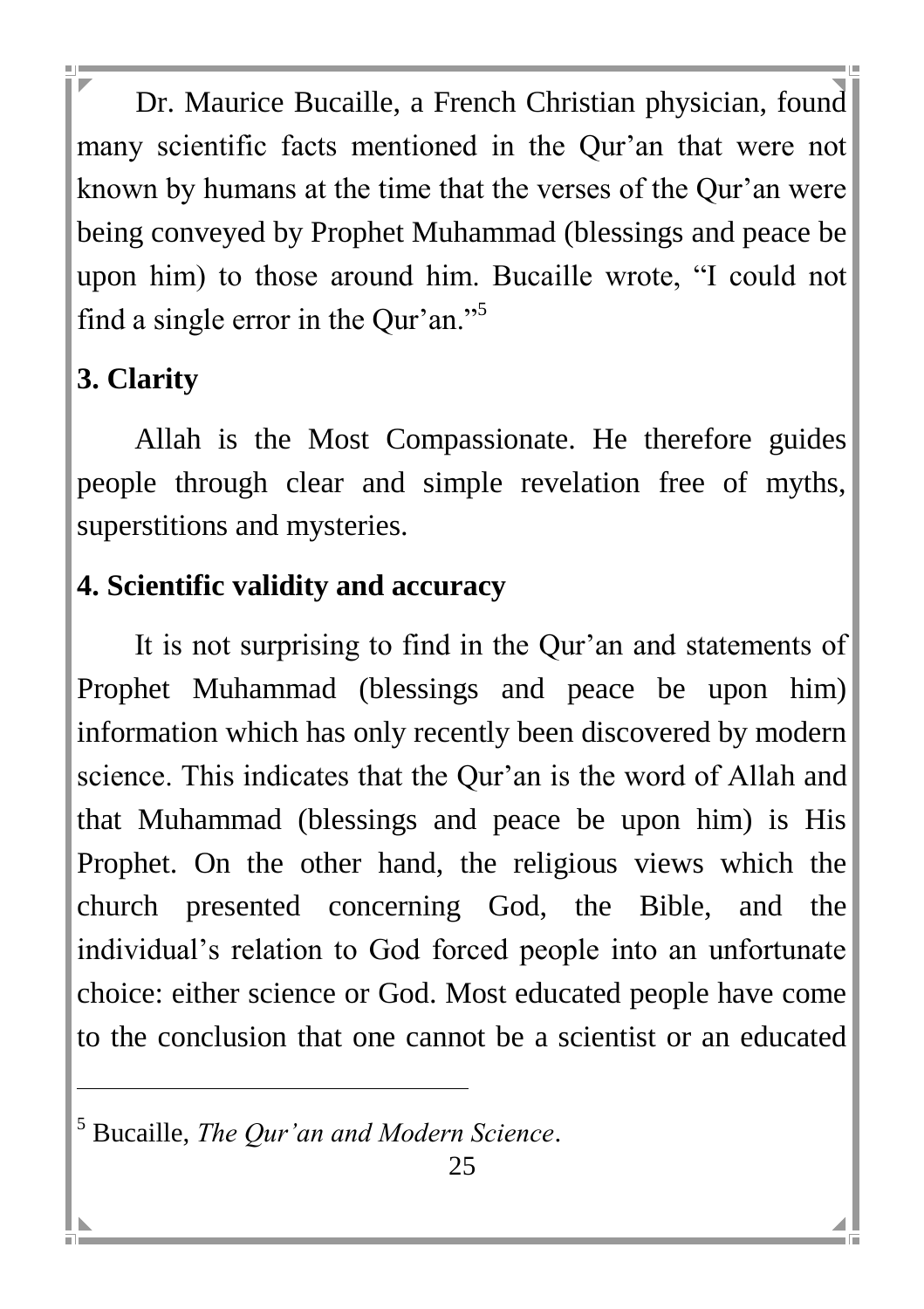person and be a true Christian at the same time. Many philosophers, scientists and the majority of lay people lost hope of reconciling religion and science; thus the ideology of secularism was developed. This dichotomy would not have arisen if the original Gospel which was revealed to Jesus (blessings and peace be upon him) had not been distorted. Islam, the pure religion, raises no contradiction whatsoever between religion and science. This is naturally obvious because both religion and true scientific knowledge are from the same source: Allah, who does not contradict Himself.<sup>6</sup>

#### **5. Prophetic fulfilment**

Many of the events prophesied in the Qur'an and in the Prophet's statements have come to pass. This is further proof that Islam is not a man-made religion because it is unimaginable for an uneducated man who was living isolated from other civilizations to make up such prophecies.

#### **6. Moderation**

l

In Islam, there is no conflict between spiritual and worldly life. Rather, it provides a balance between all aspects of human life, taking into account the needs and wants of individuals and

<sup>6</sup> For more information on the many scientific facts that are referenced in the Qur'an, see *The Qur'an and Modern Science* by Dr. Maurice Bucaille and *A Brief Illustrated Guide to Understanding Islam*, by I. A. Ibrahim, also available at www.islam-guide.com.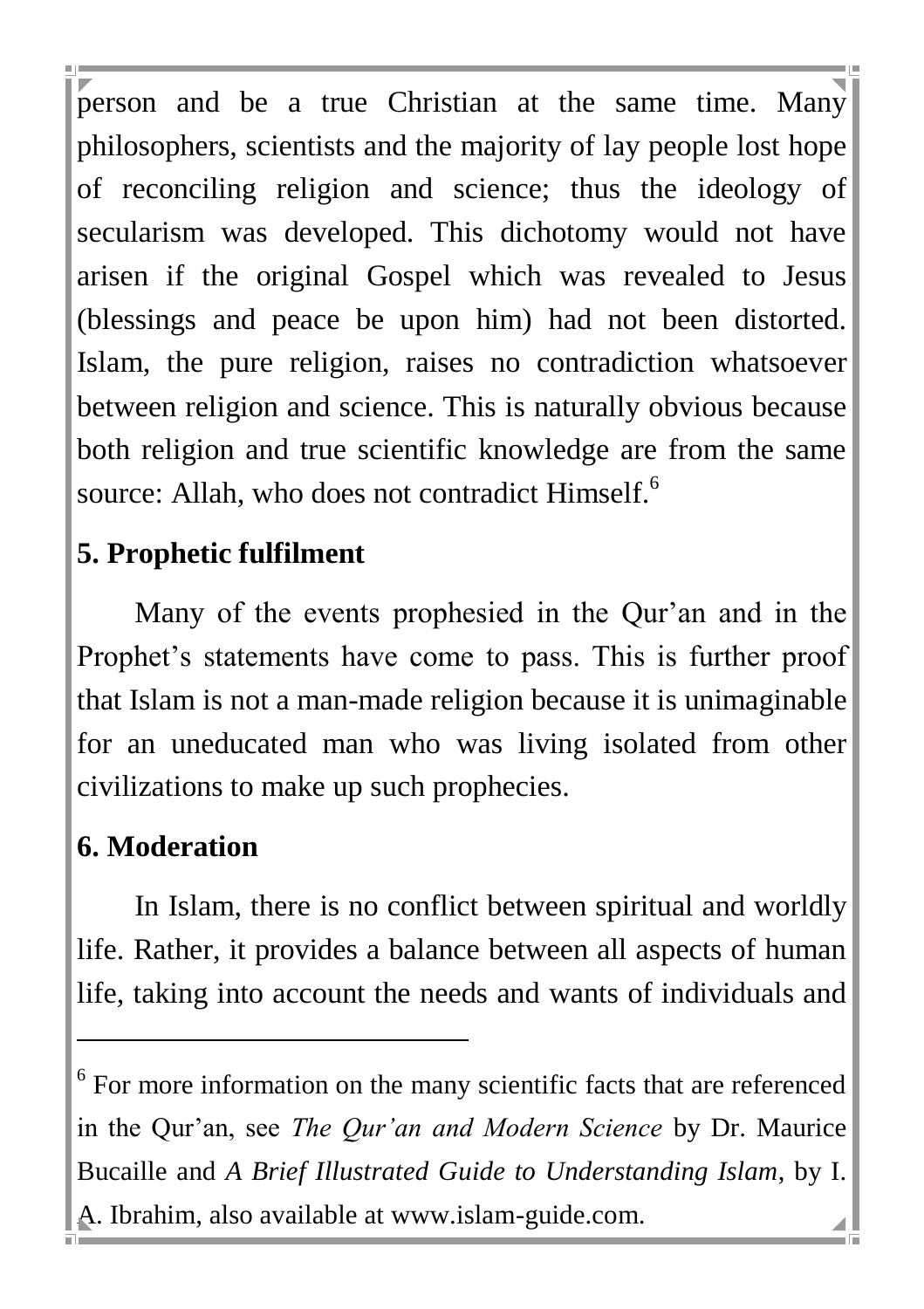society. Therefore, secularism, materialism, monasticism and extreme asceticism are all rejected in Islam, which provides a middle way to achieve harmony and balance between the spiritual and material needs of people. This is why Allah has called the Muslim nation in the Qur'an as a:

{...just community [moderate nation]...} *(Qur'an 2: 143)*

# **7. Comprehensiveness**

Islamic teachings provide people with definite guidelines to follow in all aspects of life: spiritual, individual, social, moral, political, economical, and so on.

# **8. Uniqueness**

For anyone who claimed that Islam was man-made, Allah challenges them to:

{...produce a chapter the like thereof...} *(Qur'an 2: 23)* 

Indeed, the entire Qur'an - its language, its elegance, its miraculous nature - is unparalleled. The ancient non-Muslim Arabs tried to construct a verse yet failed, even though their language and poetry was very highly developed in that era. Even many recent non-Muslim scholars admit that the Qur'an is one of the greatest books known to humankind. This point ultimately leads to the fact that Muhammad (blessings and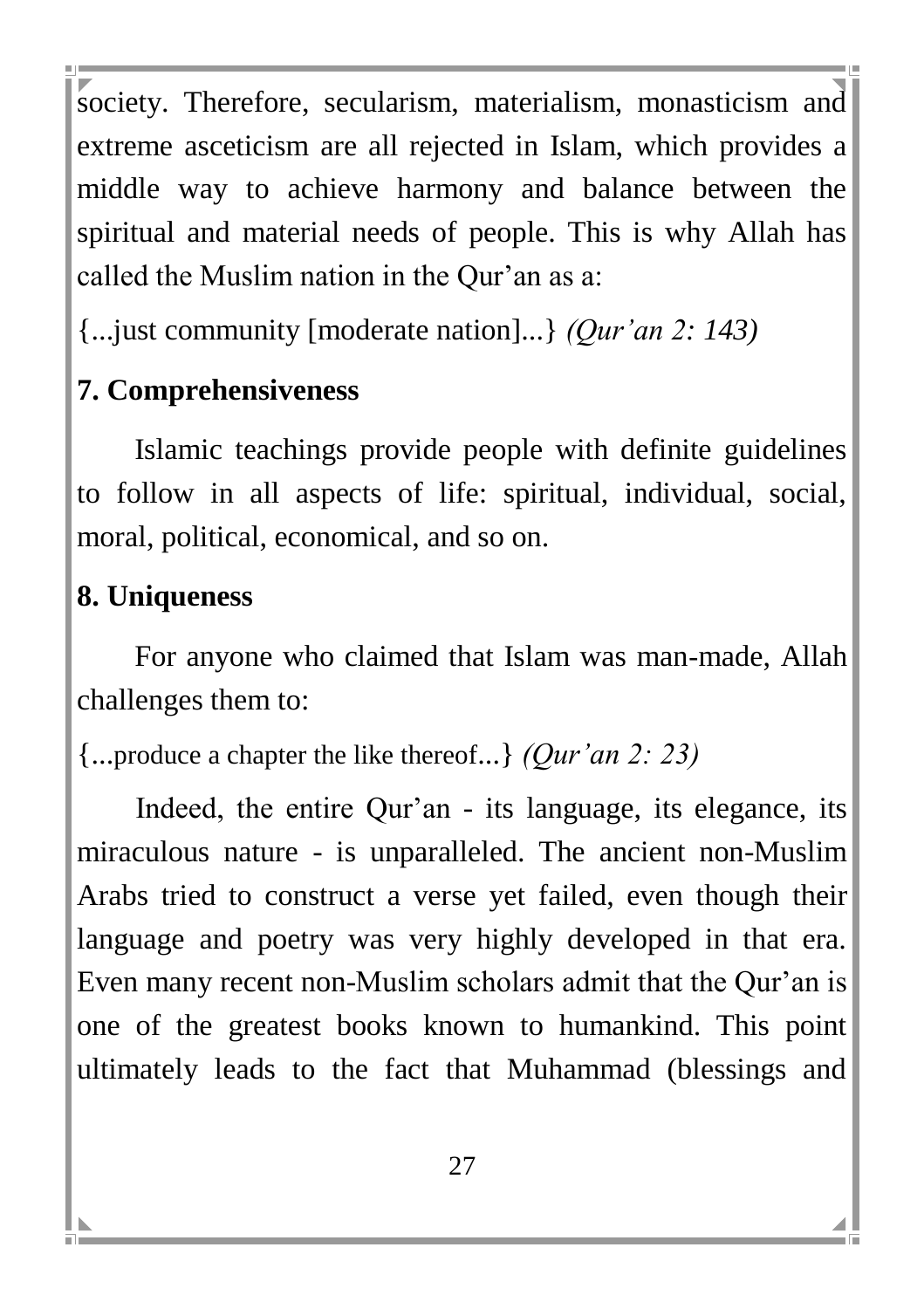peace be upon him) - the illiterate - was a true prophet to whom the Qur'an was revealed.

#### **9. Justice**

All of humankind descended from one man and one woman (Adam and Eve). Islam teaches that the criterion by which each human being is judged is righteousness, not the colour of one's skin or one's status in society. The best person in the view of Allah is the most righteous. A verse of the Glorious Qur'an reads:

{...Indeed, the most noble of you in the sight of Allah is the most righteous of you...} *(Qur'an 49: 13)*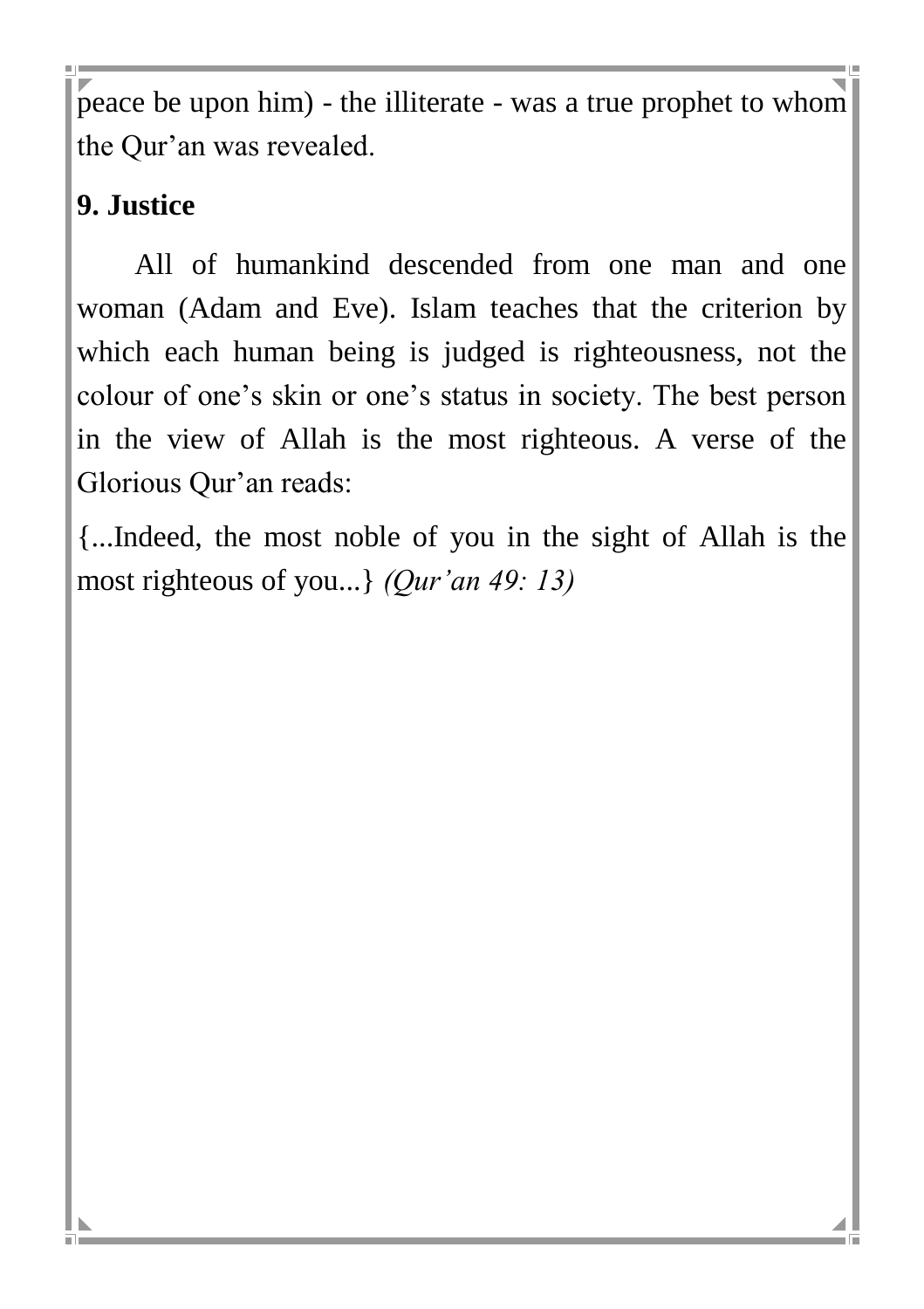#### **Conclusion**

The aspects of Islamic moral system as well as its basic characteristics are amazing. This is because, as we said in the introduction of this book, it is based on the revealed teachings. These teachings have not been discovered by humans.

Volumes of books have been authored on this subject. As an author, I hope I have given the reader some insight into this, which might enable them to read more and more about this great religion.

May the light of truth shine in our minds and in our hearts. May it lead us to peace and certitude in this life and eternal bliss in the hereafter.

Majed S. Al-Rassi

Mobile: 00966 (0) 505906761

e-mail: majed.alrassi@gmail.com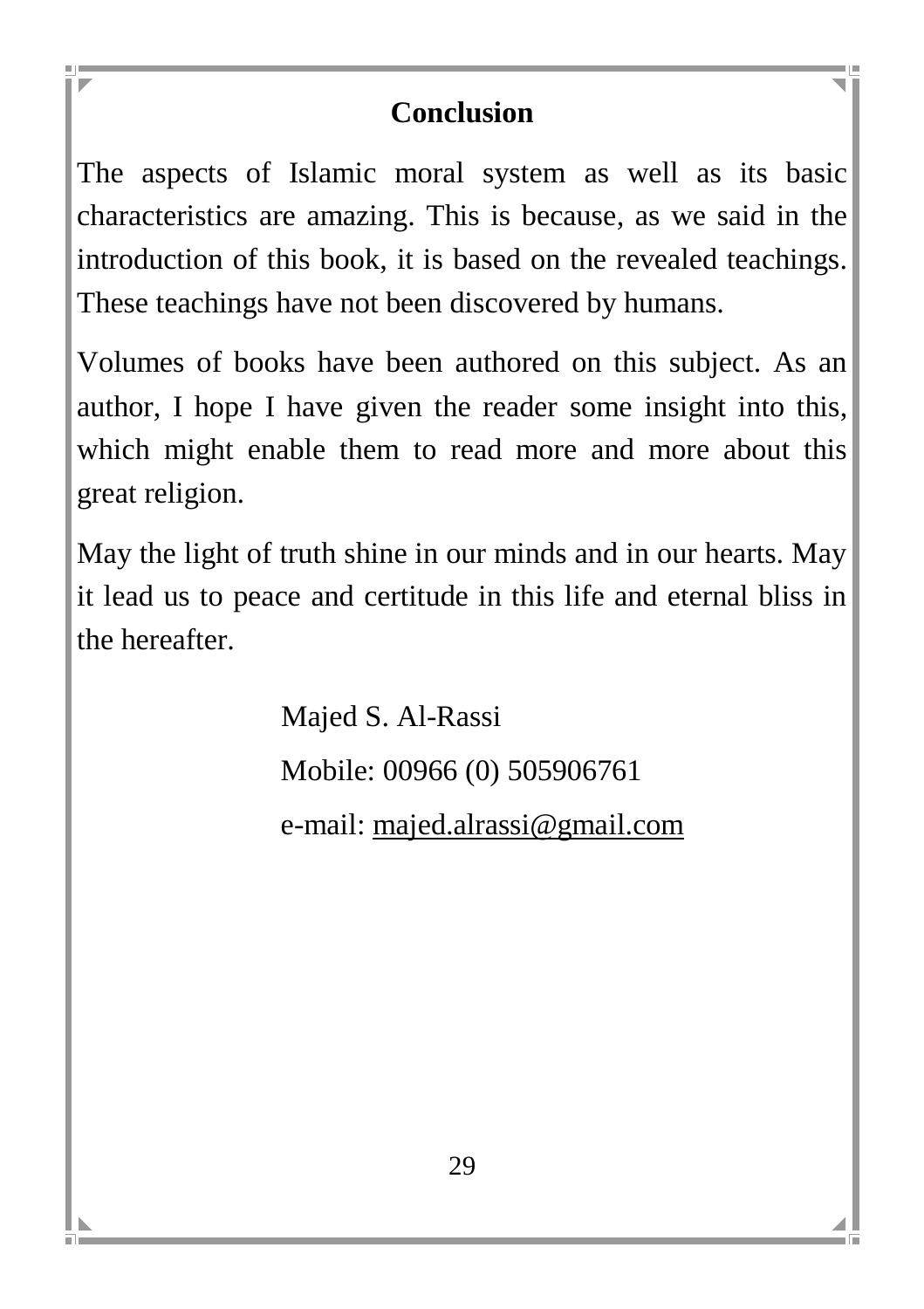#### **Bibliography**

Saheeh International, *The Qur'an: Arabic Text with Corresponding English Meaning*, Jeddah: Abul Qâsim Publishing House, 1997.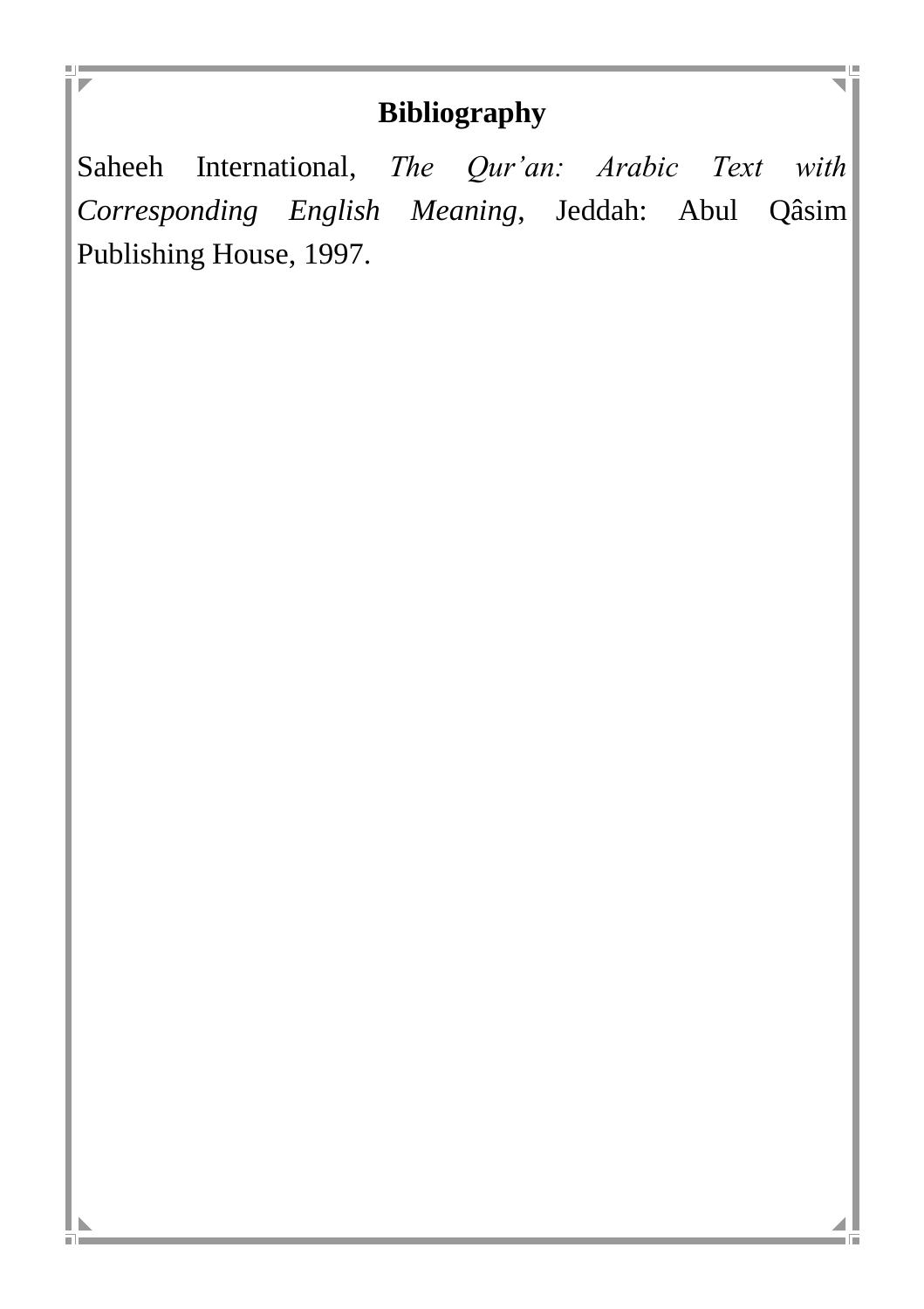#### **Appendix**

#### **For Further Information about Islam**

- 1. *The Glorious Qur'an*, translation of the meaning in English by M. Marmaduke Pickthall.
- 2. Ataur-Rahim, Muhammad and Ahmad Thomson. *Jesus, Prophet of Islam*. Riyadh: International Islamic Publishing House, 2008.
- 3. Baageel, M. *Christian-Muslim Dialogue*. Riyadh: International Islamic Publishing House.
- 4. Bucaille, Maurice. *The Qur'an and Modern Science*. Riyadh: International Islamic Publishing House.
- 5. Caraballo, Simon (Muhammad bin Abdullah Caraballo). *My Great Love for Jesus Led Me to Islam*. Jubail, Saudi Arabia: Da'wah & Guidance Centre.
- 6. Ibrahim, I. A. *A Brief Illustrated Guide to Understanding Islam*. Houston, TX: Darussalam, 1997. Also available at www.islam-guide.com.
- 7. Khan, Maulana Wahiduddin. *God Arises*. Riyadh: International Islamic Publishing House, 2005.
- 8. Khan, Abdul Waheed. *The Personality of Allah's Last Messenger*, 2<sup>nd</sup> ed. Rivadh: International Islamic Publishing House, 2007.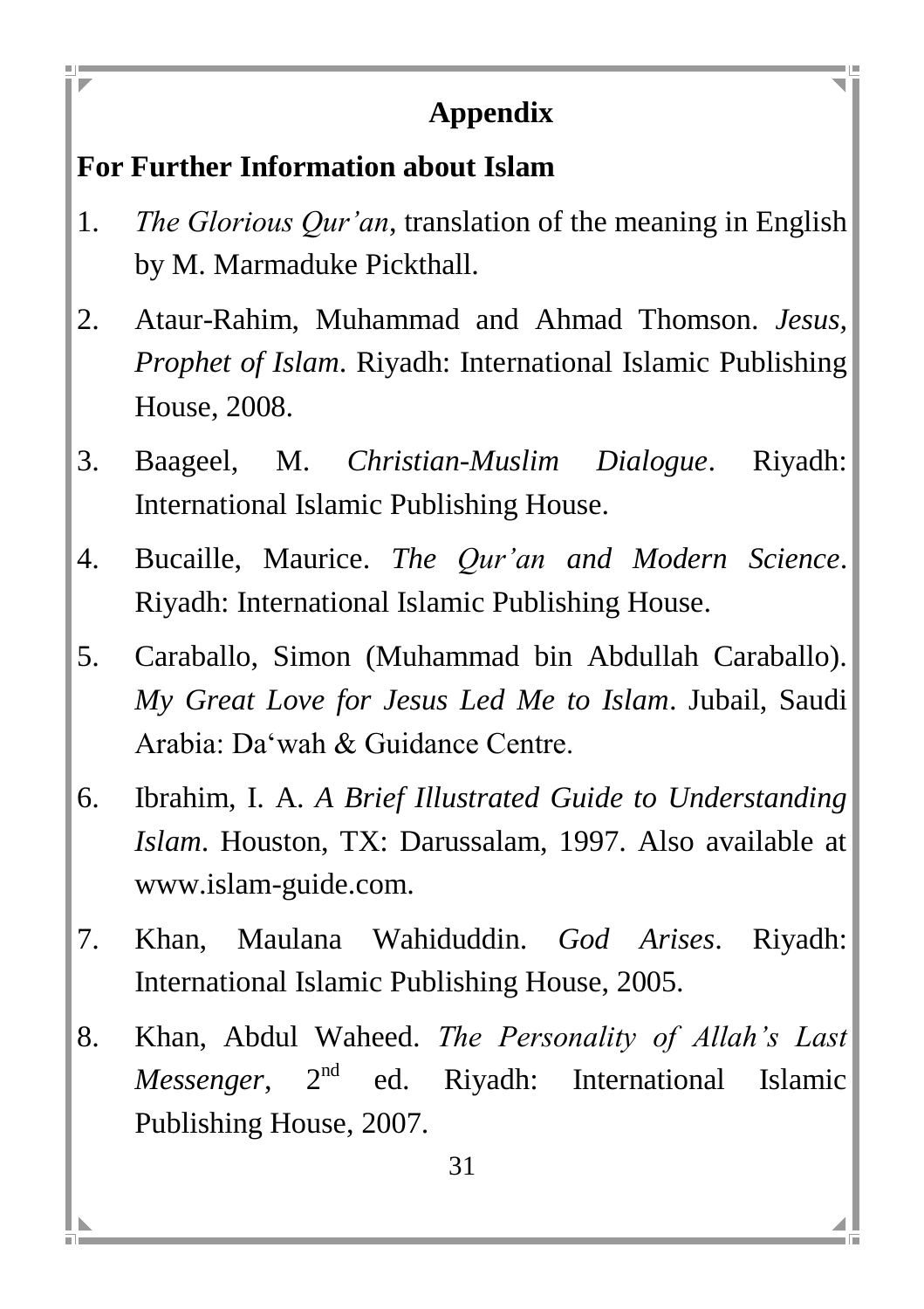- 9. LeBlanc, Abdul-Malik. *The Bible Led Me to Islam.* Toronto: Al-Attique Publisher.
- 10. Philips, Dr. Abu Ameenah Bilal. *The Purpose of Creation.* Riyadh: International Islamic Publishing House.
- 11. Philips, Dr. Abu Ameenah Bilal. *The True Message of Jesus Christ*. Riyadh: International Islamic Publishing House, 2006.
- 12. Al-Rassi, Majed ibn Sulaiman, *Who Deserves to be Worshipped*, Riyadh: Darussalam Publishers and Distributers.
- 13. Al-'Uthaymeen, Shaykh Muhammad ibn Saalih. *Explanation of the Three Fundamental Principles of Islaam.* UK: Al-Hidaayah Publishing and Distribution, 1997.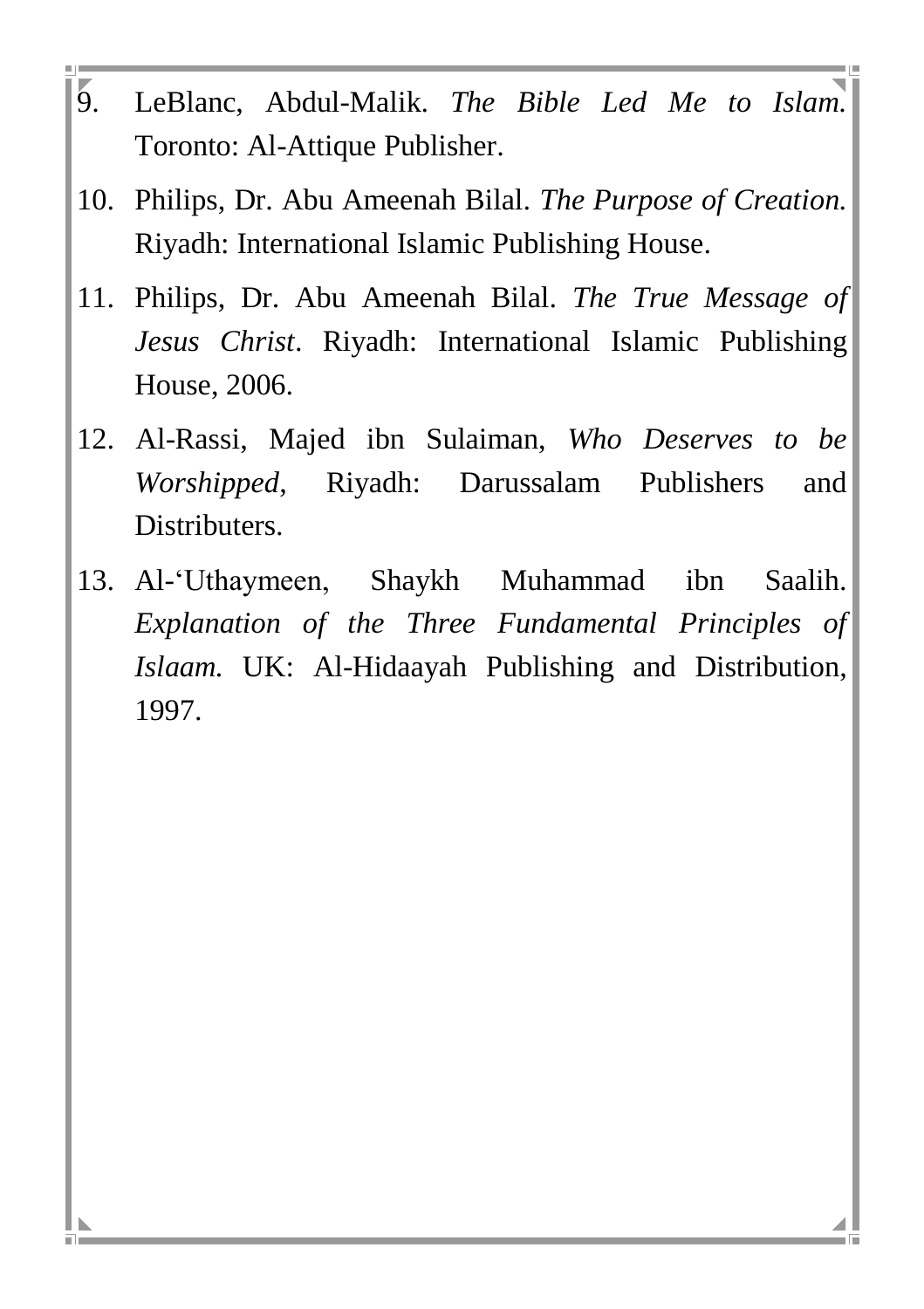# **Online information about Islam**

You may also wish to visit the following web sites for upto-date information and a wealth of reading material:

www.islamfortoday.com

[www.islam-guide.com](http://www.islam-guide.com/)

www.islamonline.net

www.islamtomorrow.com

www.missionislam.com

#### **Online bookstores**

www.al-hidaayah.co.uk www.dar-us-salam.com www.iiphonline.com www.soundvision.com